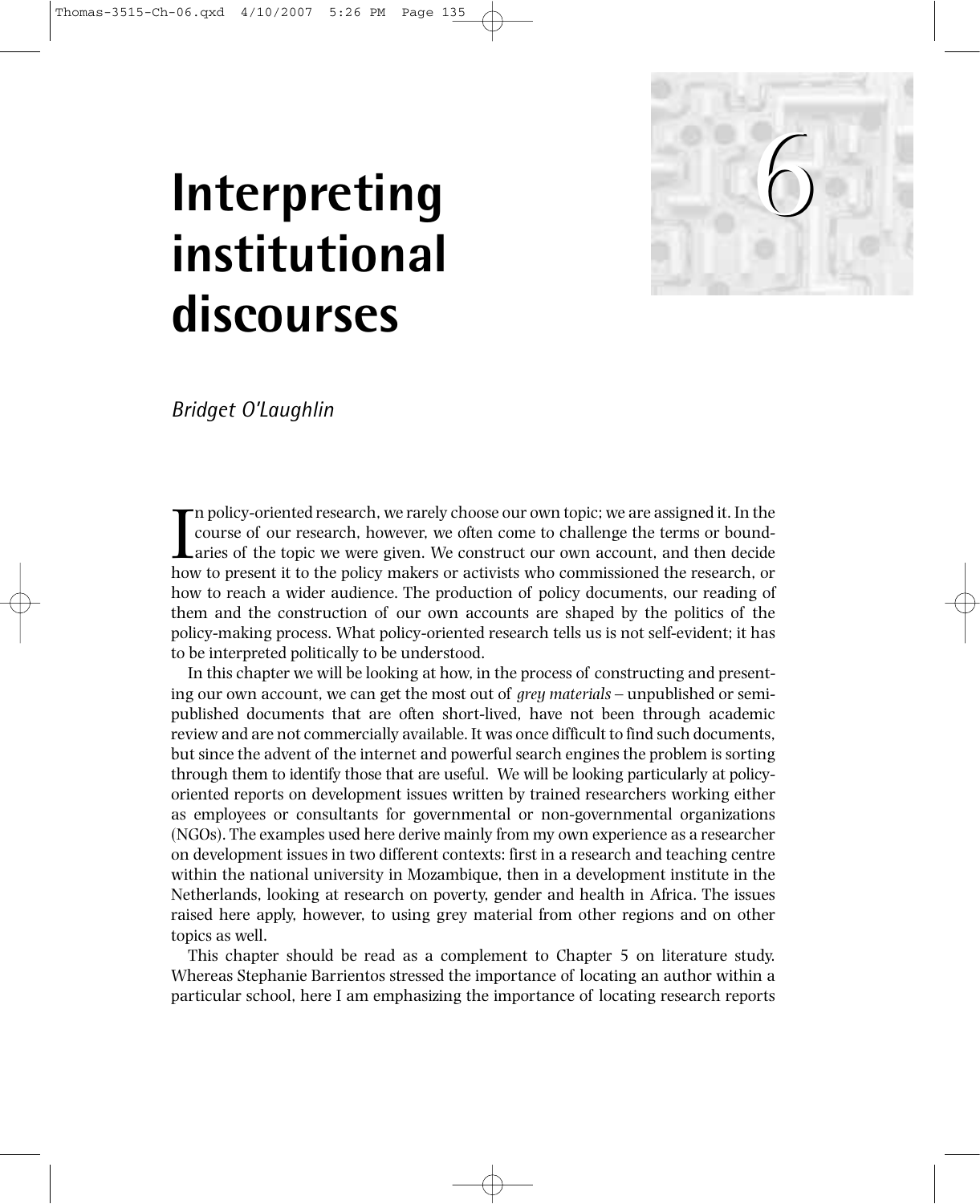within particular institutional discourses. Research reports are often written anonymously so that their author becomes the agency that commissioned them. But, even when signed, such reports must be located institutionally. They are the product of an explicitly political process – though often couched in technical language. The final report is the outcome of a process of negotiation between researchers and the commissioning institution. To use this material well, we must locate the choice of questions and conclusions within this political process. We must recognize key words and interpret both messages and silences as part of socially constructed institutional discourses.

## **6.1 Problems in using grey materials as sources of information** • • •

The politics of producing grey materials is an explicitly political process, which can compromise their usefulness as sources of information in some persistent ways. The first is censorship – either explicit or implicit. Agencies that request reports can simply refuse to accept conclusions they do not like, assigning drafts to the dustbin or negotiating bland and uncontroversial conclusions. The World Bank, for example, disagreeing with an outside evaluation of its own assessments of poverty programmes in Africa, simply withheld it. In a study of the poverty impact of an increase in the fuel tax in Mozambique, the IMF wanted the final report to point out that, ultimately, the impact would depend on how increased government revenues were used, a point that is obviously true but which minimizes the immediate impact of an increase in transport costs on the livelihoods of urban workers.

To avoid censorship, researchers often exercise self-censorship, since they wish both to have their research reported, and to be commissioned to do further research. In practice it is very difficult to write a definitively negative report on any on-going project supported by those who commissioned the research. Motives may be political as well as financial. In researching agrarian issues during Mozambique's socialist period, for example, we deliberately put little emphasis on class differentiation of the peasantry; we were concerned that evidence of differentiation would be used by certain voices in the ruling party as a justification for forced collectivization. There is thus a drift toward consensus in grey material, often at the cost of coherence. The conclusions drawn and executive summaries do not always reflect the findings and information presented in the body of the report.

Not only conclusions, but even the general premises of research, may be subject to implicit assumptions about suitable solutions. Ferguson (1990) has noted that development institutions have preconceptions about acceptable policy options for rural Africa. There is a standard package of projects – usually emphasizing greater integration of traditional peasants into the market – that they are prepared to implement across a wide range of situations. He also argues that these packages tend to be technical – removed from the different political situations in which they must operate. In the case of Lesotho,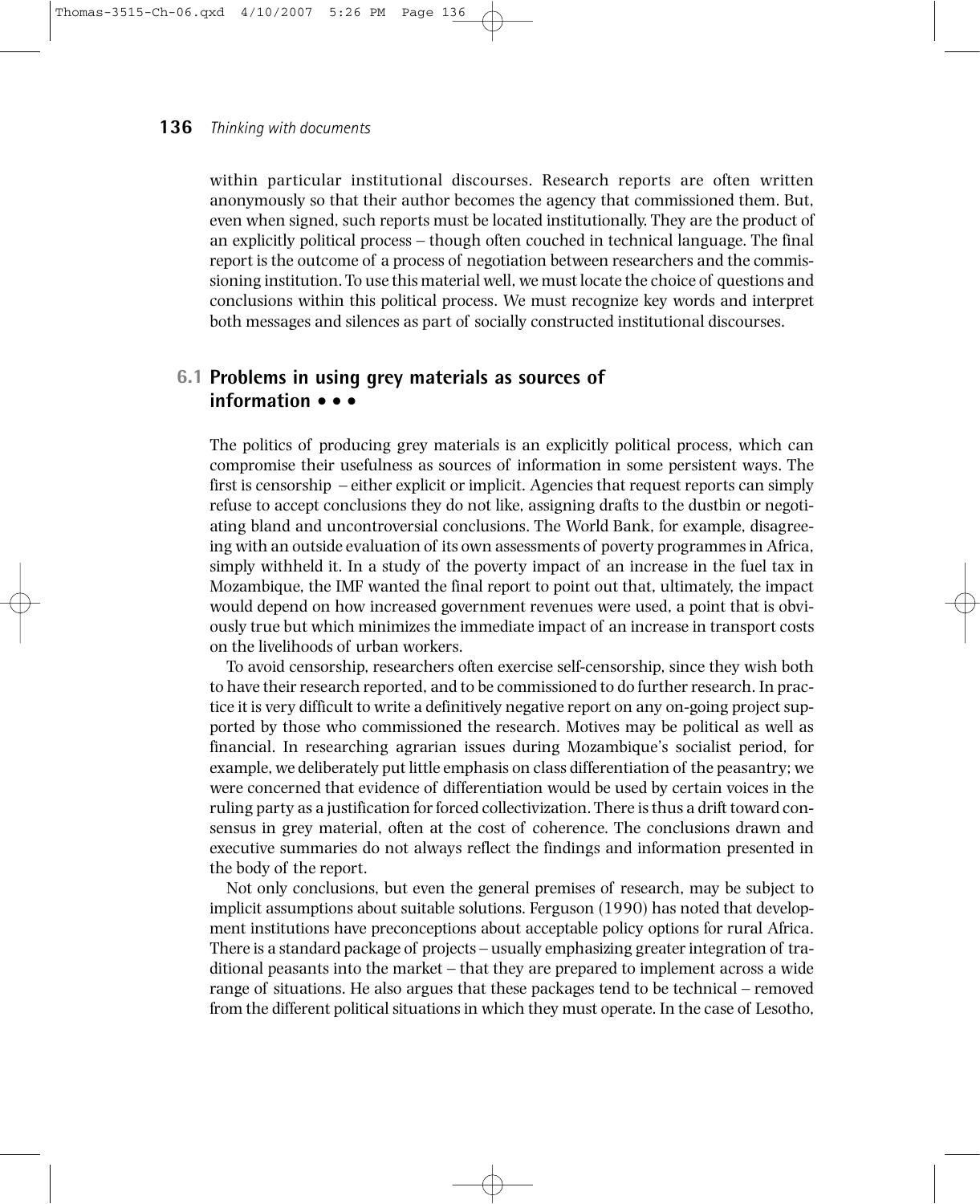an independent country located in the heart of South Africa and long a source of migrant workers, this package included technical measures such as rural road construction and improved livestock production. This was intended to improve commercial smallholder production. Ferguson argues that for this package to look like a solution to Lesotho's problems, World Bank research on Lesotho had to rewrite its history and political economy to present it as 'a nation of farmers, not wage labourers, a country with a geography, but not history, with people, but no classes; values, but no structures; administrators, but no rulers; bureaucracy, but not politics' (Ferguson, 1990, p. 66). The migrant workers moving constantly back and forth to South Africa thus became traditional peasant farmers, isolated from the market.

Preconceptions about solutions may also explicitly figure in negotiation of research questions between researchers and those who commissioned the research. During my time with the research centre in Mozambique we were asked to investigate worker absenteeism in the harbour of Maputo, considered by management to be the principal cause for the long turn-around time in ship-handling. Preliminary research convinced us that low productivity in the port was rooted in the organization of the work rather than in the recruitment of the workers. It took hard bargaining to extend the terms of our research to the operational zones of the harbour.

The focus of much grey material is on 'problems' and this in itself leads to some predictable silences, even without political censorship. Neither space nor time is sufficient to locate the problems within their relevant historical and social context. These contexts are often assumed to be understood by both researchers and readers, sometimes, as Ferguson (1990) points out, most inappropriately so. The immediate political context that made certain points fundamental may no longer exist, and thus make the concerns of a particular report unintelligible or even trivial to the reader. For example, in reports produced by the research centre on co-operatization in Mozambique, we included what may now seem to be disproportionate detail on the ownership and cultivation of cashew trees. This was because forced resettlement in communal villages was still an option preferred by some within the ruling party. We wanted to make it clear why disputes around ownership of cashew trees had become a symptomatic focus of opposition to resettlement.

The politics of the policy process leads to a dichotomy in the types of grey material it produces: (a) reports with a national focus, of the sort that ministries and large international agencies tend to commission; and (b) project reports, commissioned by NGOs wanting to know how their money was spent, often focused on a particular community or region and concerned with issues such as the competence of individual project staff. The critical analytical space in between these two types of reports – the links between macro or sectoral policies conceived at a national level and their disparate effects at local and regional levels – is rarely covered in grey material.

Finally, the unequal power relations that dominate the policy process in turn dominate the production of grey materials. The voices of the poor, the oppressed, and the exploited are under-represented in grey material, and the voices of the powerful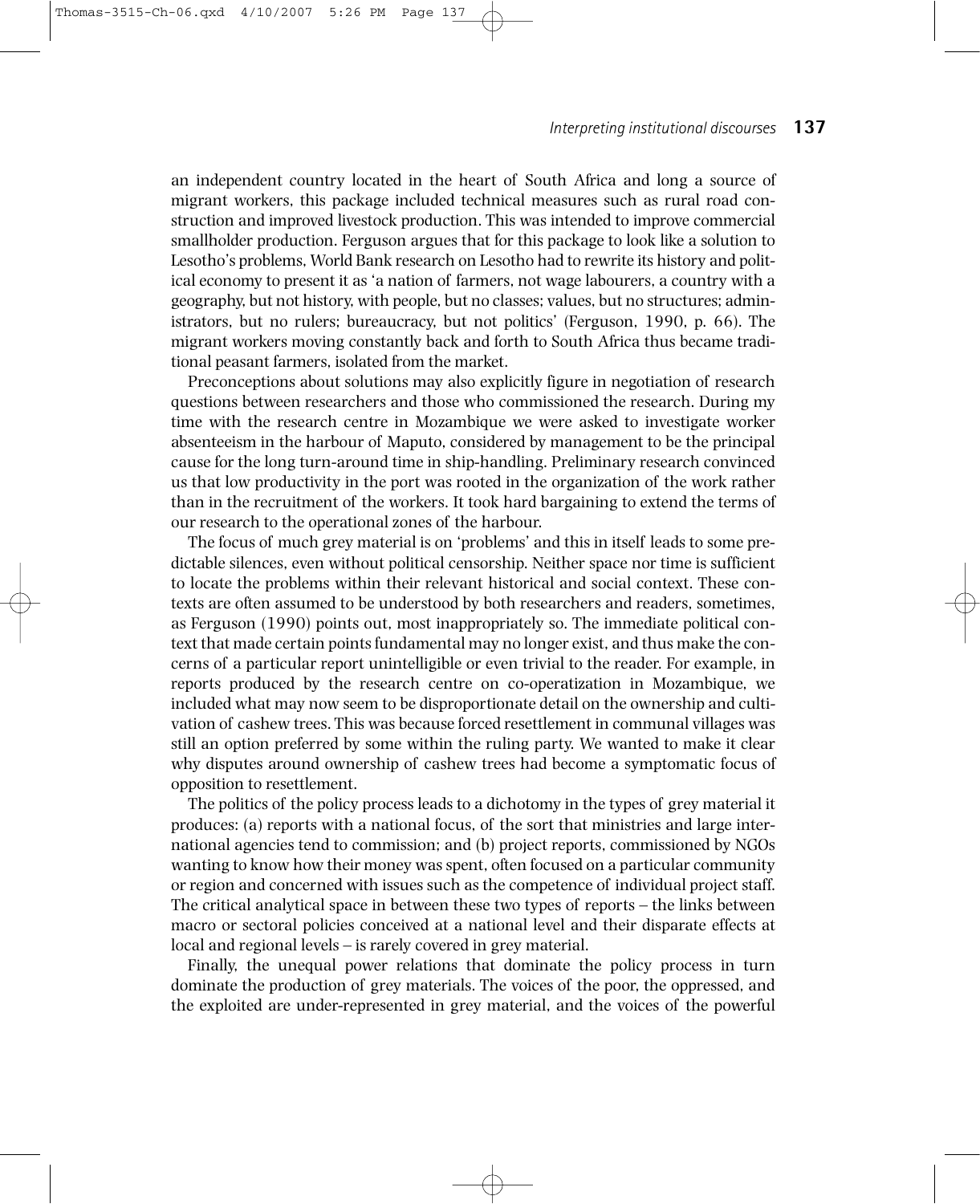#### **138** *Thinking with documents*

echo loudly. In their review of studies of malnutrition in India, for example, Kumar and Stewart (1992, p. 278) observed that the discussion on targeting has tended to focus exclusively on leakage of benefits beyond the target group, ignoring failure to reach all in the targeted group. They note that narrowly targeted interventions often show apparently favourable cost–benefit ratios, of great importance to officials, but this does not tell us the costs incurred by leaving out groups in need of nutritional supplementation. The voices of the latter group are not so easily heard as those of officials concerned with showing the efficiency of their work.

To respond to this problem, many policy studies on poverty now include material drawn from participatory poverty assessments, as mentioned in Chapter 8. The research agenda, decisions about what material should be included in the report, the interpretation of the voices and the drawing of policy conclusions still depend, however, on the authors and sponsors of these studies. Take, for example, Narayan-Parker's (1997) study in Tanzania. The report chooses some of the many things village focus groups said:

In Arusha and Kilimanjaro regions the poor said: 'We have land but nothing to work it with. All I have is a small hoe. You have to bend your back to work with a small hoe and after two hours you are tired.' 'The land is exhausted from overcultivation. Ten years ago, I got eight bags per acre; today I get two bags.' 'I cannot afford fertilizer or hybrid seeds, and I do not qualify for credit. Without fertilizer, the land does not produce even enough to feed the family' (Narayan-Parker, 1997, p. 10).

In drawing out the policy implications of such statements, the report concludes that 'The poor do not advocate a return to government subsidies. However, they cannot afford to buy farming inputs at current prices without access to credit and other nonfarm income-earning opportunities' (Narayan-Parker, 1997, pp. 16–17). Actually there is nothing in the report that shows that the poor would rather have credit than subsidized inputs. Only two percent of village groups mentioned lack of credit as a cause of poverty though 17 percent mentioned lack of farm inputs and implements (Narayan-Parker, 1997, p. 16). Under the neo-liberal regimes of the 1990s credit was an acceptable policy option whereas subsidies were not.

The dominance of the discourse of international consultancy in grey materials on development issues reflects unequal power relations between countries that are the focus of development studies and the countries that commission such studies. Problems of reliability that arise in the politics of the policy-making process are exacerbated by the prevalence of short-term consultants who must couch their reports in funders' fancies. In discussing possible research on the consequences of sharp cutbacks in the recruitment of Mozambican miners in South Africa with a staff member of the United Nations Development Programme (UNDP), researchers from the Centre for African Studies tried to explain that the principal problem was not unemployed miners, but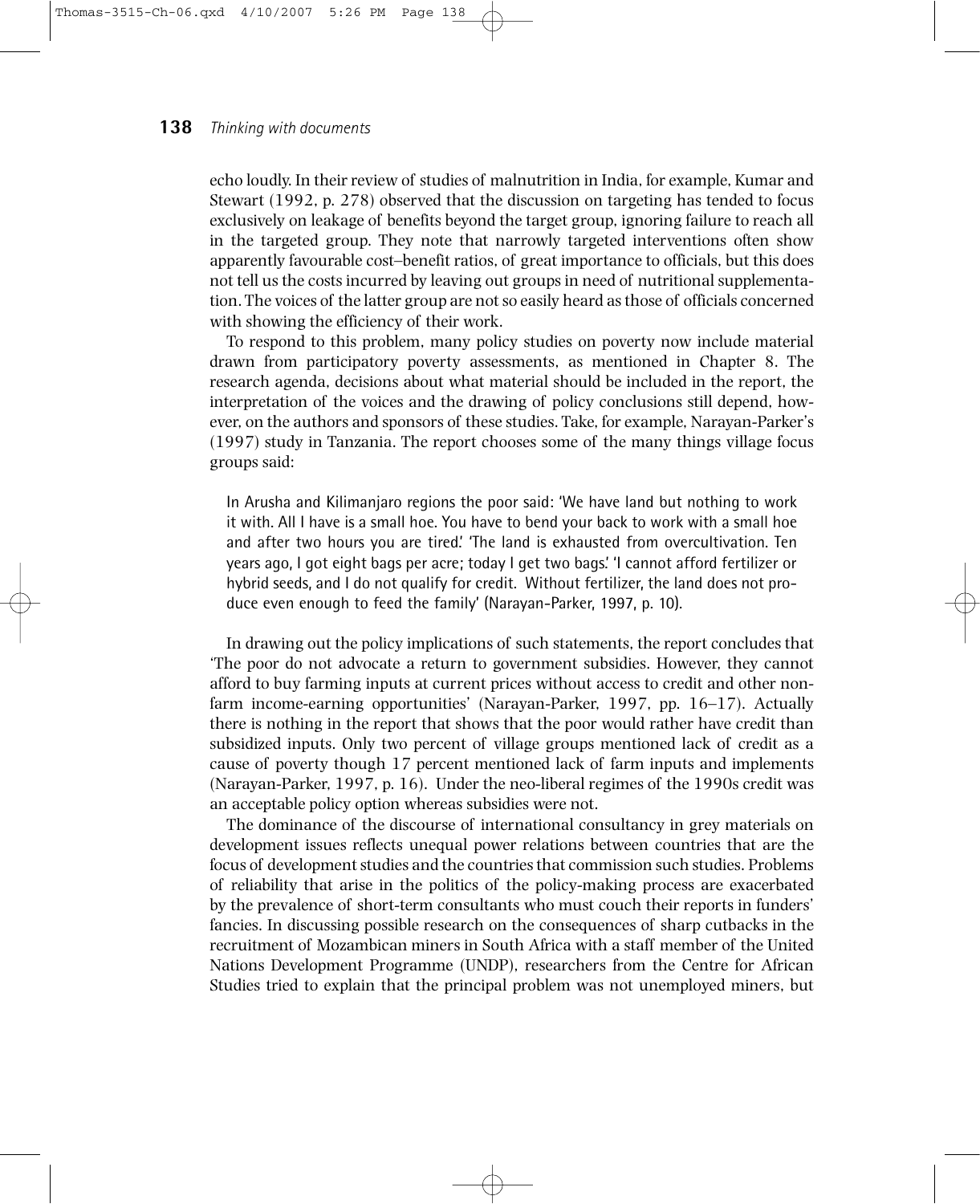rather the young rural unemployed men in Mozambique who needed wage-income but had never been employed in the mines. The staff member from UNDP understood the point, but explained that unemployed miners were a 'sexy' issue, whereas rural unemployment was not.

Short-term international consultants are prone to characteristic defects in research practice; the quick and dirty methods described by Chambers (1980), which this book is designed to counter. They rely for background information on previous consultancy reports, often furnished by the commissioning agency, so that the same stereotypes are passed on from one report to another, acquiring the appearance of truth, the wellknown fact, with each telling. They tend to concentrate their attention on centres of power, speaking with those who can rapidly mobilize facts and information: ministry officials, embassy desk officers, technical staff of international agencies. While we can learn from the best of such consultants (see Chapter 3), they all too often play the role of the 19th century sociologist Georg Simmel's stranger – the outsider brought in to hear contradictory and conflicting accounts, order them, and present back to the people in power what they themselves said in a more orderly and acceptable way. Such consultants may also try to find sources of hard quantitative data which will give an appearance of substance to their reports, although the methodologies used to collect these data are often illusively presented. The methodological basis of qualitative information is typically even less rigorous. Short-term consultants tend to rely on gossip and anecdotes acquired in the corridors of the capitol and in semi-social encounters with other international personnel.

### **6.2 Why use this material at all?** • • •

If there are so many problems of interpretation in institutional discourses, why would we want to use grey material for finding out fast? Why not just put it aside and look exclusively at measured and critical academic research on our topic?

The most important reason for finding and interpreting grey material is that it is itself an important part of the world that we are studying. It tells us the ways in which important institutions in the politics of development, such as the World Bank, UNICEF, COSATU (the South African trade union federation), and national governments view problems and solutions in the domain we are studying. When Ferguson (Ferguson, 1990, p. 66) noted that World Bank research on Lesotho erroneously presented it as a nation of farmers not wage-workers, he showed both why the Bank policy favoured smallholder agricultural development to alleviate rural poverty in southern Africa and why the policy wasn't working. Similarly, a 1989 poverty study on Mozambique argued that 'the prospects for off-farm employment in Mozambique as in much of Africa have never been very bright' (World Bank, 1989, p. 102). This was in line with the policy consensus of the moment that saw promoting the development of smallholder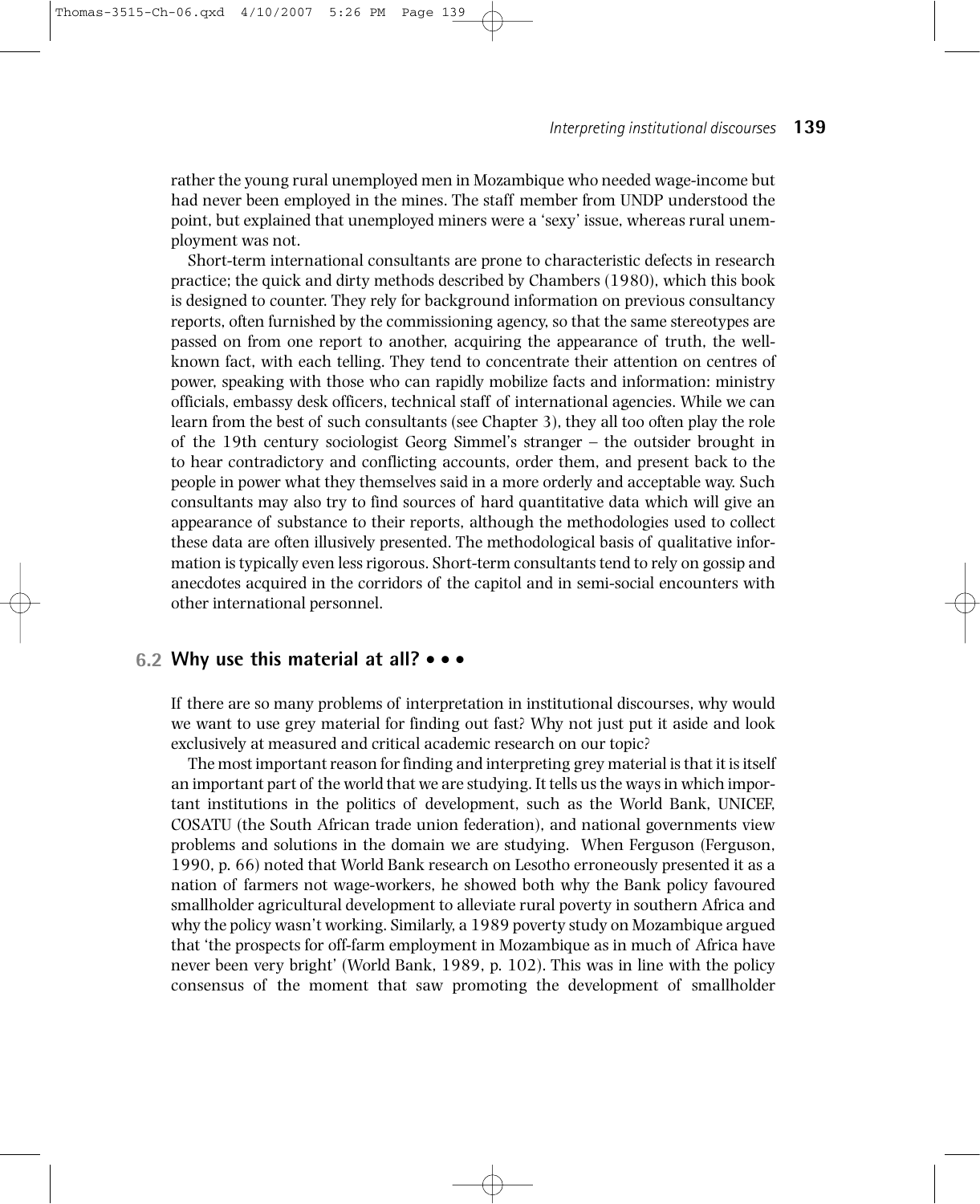marketing as the key to poverty alleviation in Africa. As long as we remember that what we learn from such studies is not the truth but the representation of particular points of view, they can be ideal key informants in the sense used by Chambers (1980): knowledgeable, interested, anxious to inform – and open to interpretation.

Analyzing such reports as part of a political process clarifies the context of policy formulation. This in turn helps us to think about how we want to write up or present in our own study. We can sound out the audience and determine what is likely to be assumed, what is likely to be contested and what is politically acceptable to different institutional actors in the policy context within which we are working. When South Africa was debating restructuring the mining industry in the 1990s, for example, all policy actors agreed that raising productivity was important. But, whereas reports done for the mine workers union, the NUM, emphasized greater stability and equality of employment as ways of improving labour productivity, research published by the Chamber of Mines, the owners' cartel, saw high labour costs as the principal problem of the industry. Knowing both positions would help us to read the African National Congress (ANC) government's Green Paper on restructuring and to locate its strengths and silences.

Grey materials can also be a source of information about the topic we are studying that academic literature may not yet be able to provide. Consultants often have access to recent statistical information, registered either by governments or by the agencies for which they work, which is not in the public domain. Their interventions must be timely, thus reports are finished much more rapidly than are academic studies. Consultants may also work in situations where conventional academic research is difficult or unauthorized. For many years, for example, information on Mozambican refugees came mainly through people working with agencies involved in refugee work.

Finally, there is a high moral and political cost to be paid for repeated research on the same topic and in the same areas, particularly when this involves surveys, even though we may be able to detect many methodological and conceptual problems in previous studies. Research is always an approximation, never a reproduction of reality. Critically reading, cross-checking, and recasting a series of fragmented, incomplete or even biased reports on our topic can contribute to giving us a reasonable understanding of the policy area we are studying.

### **6.3 Where to begin? Not with grey material** • • •

How then do we undertake this critical reading? As Barrientos (Chapter 5) observes, the way we read and take notes depends on the phase of our research. Initially, to find the topic, or to develop alternative approaches to the topic we have been assigned, we survey the literature. The literature survey makes it possible both to define the topic more clearly and to identify material which is worth reading closely and analytically in the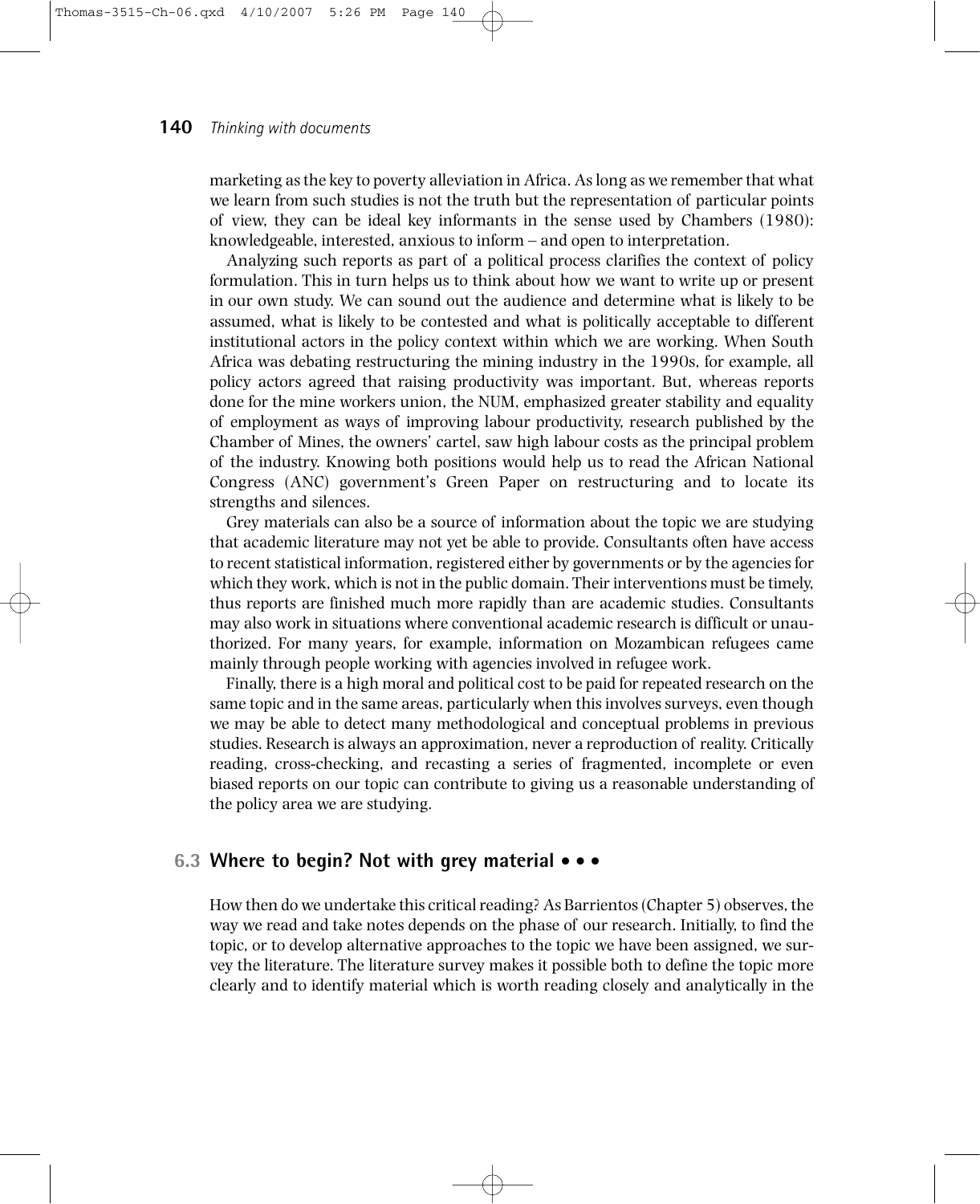literature study. In both survey and study phases, grey material is not the place to begin. Just as we would never try to conduct a key interview without first having thought carefully about the topic and identified the social and political position of the person we are going to interview, we must also prepare ourselves before reading grey material. General historical information about the place we are studying and similar studies from other areas sharpen our awareness of alternative theoretical and political approaches to the topic under investigation.

It is easier to spot assumptions and incomplete arguments if we already know something about the history, geography, and political economy of the region under study. It was easy for Ferguson (1990) to recognize the absurdity in the Lesotho *Country Economic Report* (World Bank, 1975) of characterizing the peasantry as traditional subsistence cultivators, because he had read work such as Murray (1981) that traced the consequences of a long history of labour migration and the decline of marketed peasant production.

Reading key sources on the issues and areas under study also makes it possible to recognize and evaluate the original sources of hand-me-down data. In Mozambique, Wuyts (1981) used data from colonial agricultural censuses to estimate regional differences in the proportion of peasant production that was marketed, thus making it possible to estimate total peasant production. Ten years later, these estimated proportions had become facts, and were used to estimate the impact of structural adjustment on peasant production. Total peasant production was inferred from registered marketed surpluses, producing a remarkable increase in estimated GDP. If one has read the original work by Wuyts and is also broadly familiar with the history and political economy of Mozambique, one doubts that estimates based on conditions of production and marketing in the 1960s could be carried over to the late 1980s in the midst of a destructive war and after prolonged scarcity of consumer goods in rural markets.

## **6.4 Identifying grey material for interpretive analysis** • • •

Chapter 5 shows you how to approach the literature in different ways in different phases of your research. In the literature survey you are still defining your topic and locating the directions of future study. In the literature study you are developing your own argument. Since grey material is just a sub-set of the literature in policy-oriented research (though a particularly important and distinctive kind), you should approach it in the same way. However, I will distinguish between two ways of reading – the structured skim, and a more thorough analytical and interpretive reading. The former is particularly useful in the literature survey whereas literature study demands the latter. The deeper interpretive reading always depends, however, on the structured skim having first identified what is useful for study.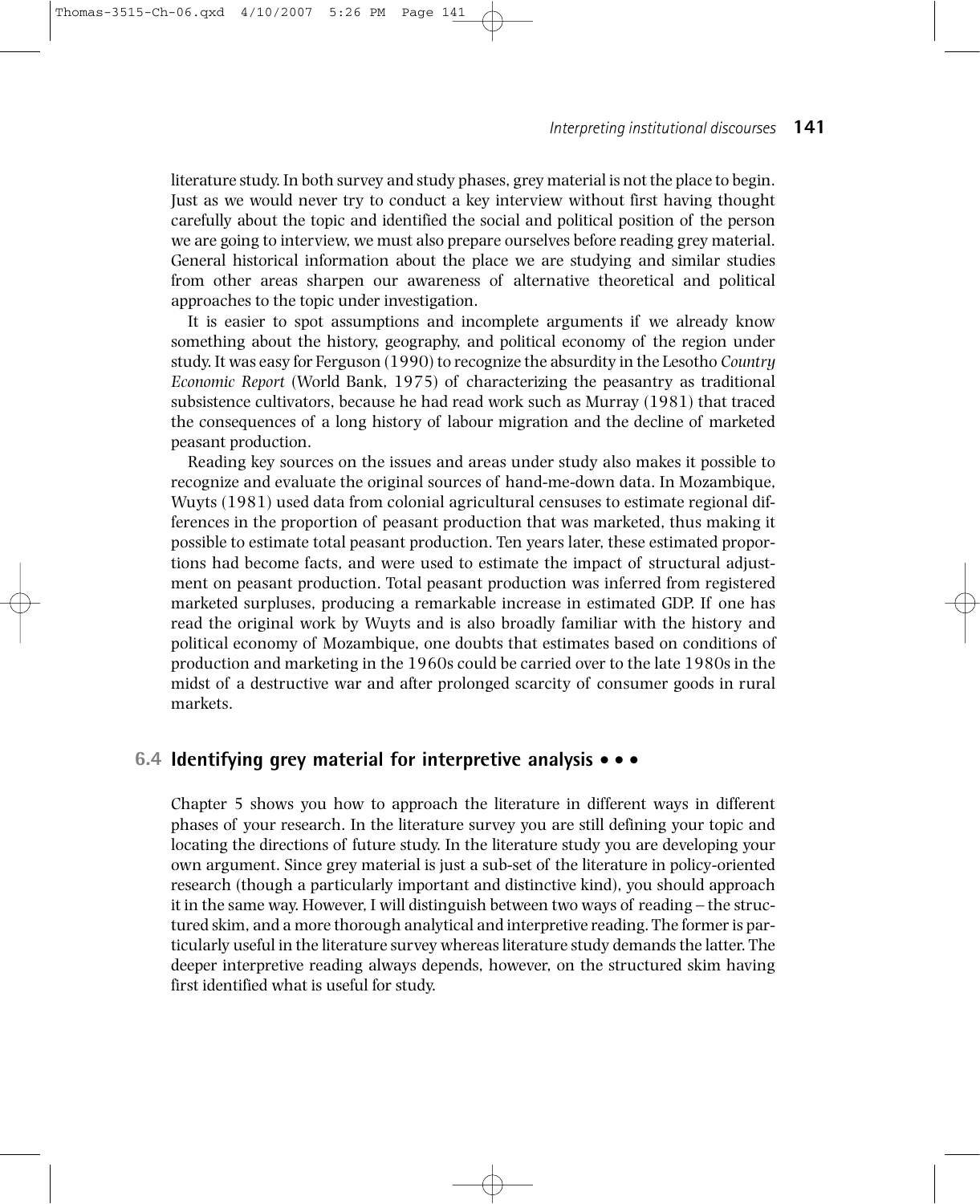### 6.4.1 Finding possibly useful grey material

The first problem to be solved in identifying grey material for finding out fast is obtaining access to it. The second is separating the wheat from the chaff. The advent of the internet has simplified the first task but made the latter much more taxing. Many development actors, from the World Bank, to SIDA to national AIDS councils or local NGOs post 'publications' (usually grey material) on their websites. None the less, it is still very difficult to obtain many current research reports, particularly if findings or topics are controversial. Some consultancy firms do not distribute their reports widely, as these are the only product they have to sell. Government officials continue to be suspicious of researchers and reluctant to share previous reports, particularly those that are critical of government.

Finding out that an important report exists is usually the first step to obtaining access. Locally based researchers often know about useful grey material. Some grey materials are covered by bibliographic data bases. ELDIS (http://www.eldis.org) and the British Library for Development Studies (http://blds.ids.ac.uk/blds/) cover grey material related to development issues, much of it directly downloadable. The local World Bank offices and NGOs keep copies of reports they have commissioned and often have access to government reports that are not in the public domain. Copies of consultancy reports can sometimes be obtained from their clients, particularly the developmentoriented NGOs. The United Nations Development Programme (UNDP), United States Agency for International Development (USAID) and central planning ministries generally have documentation centres for the use of their employees and consultants. Specialized government agencies are sometimes willing to allow researchers access to material in retired archives, though reluctant to release current studies for research they do not control.

# 6.4.2 Sorting the wheat from the chaff: the structured skim reading

After obtaining access to grey material, the second major problem is deciding what is really useful and well worth reading in our literature study and putting aside the rest, much of which is weighty but useless. The abstracting services provide good help for deciding whether a report is worth looking for, but they are not usually a sufficiently reliable guide to their content. A structured skim reading helps us sort out the material we have accumulated. It is particularly important for grey material, because sometimes it turns out to be our only reading – we may not have another opportunity to look at a report. Government or agency officials may allow you to look at reports but not to take them out of the office or perhaps not even to photocopy them. On a return visit a report may no longer be available to you, or even its existence recognized. Thus the steps summarized in Box 6.1 and expanded below are useful in carrying out an effective structured skim reading.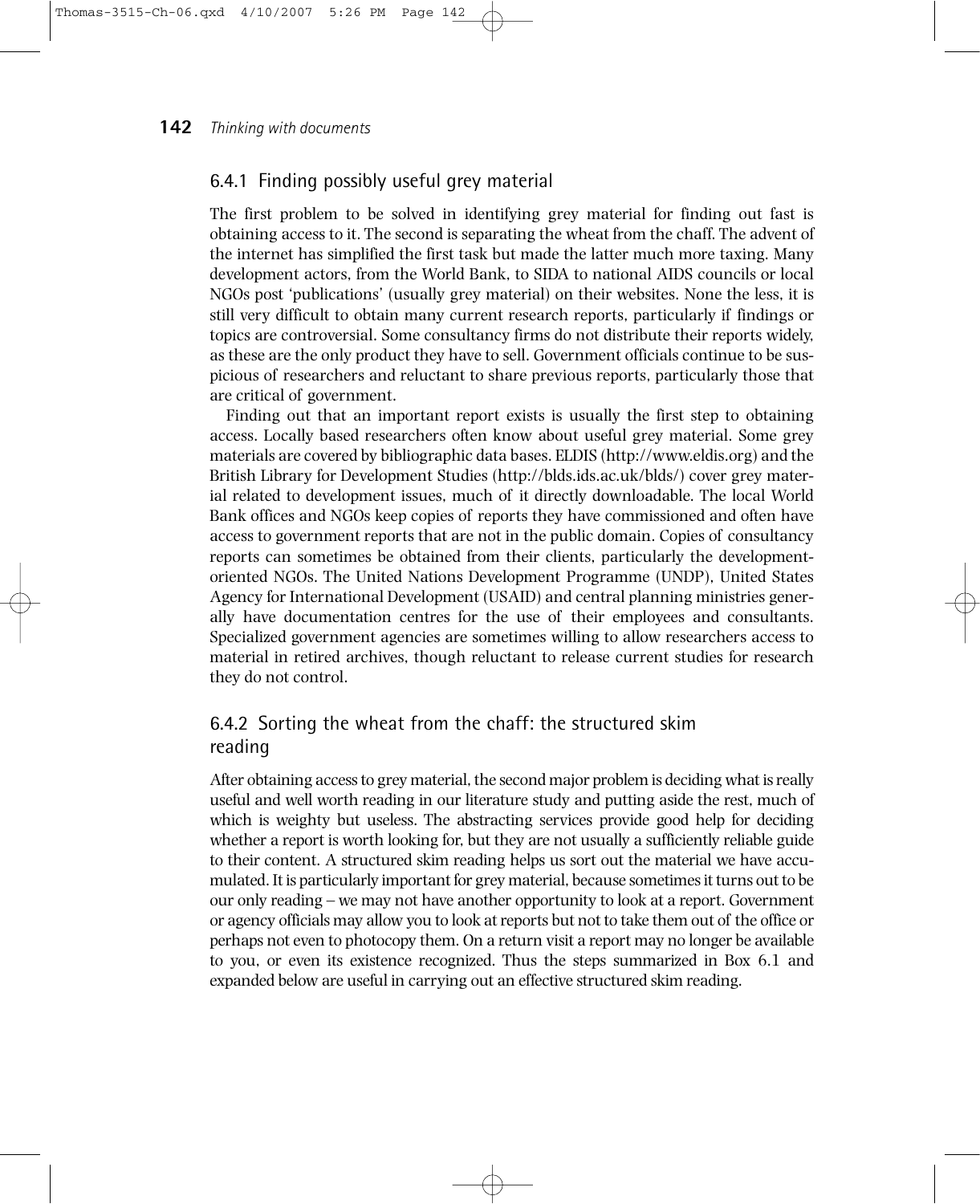## **Box 6.1 The structured skim reading: 7 steps**

- Step 1 *Register the complete reference.* You may not gain access to the material again.
- Step 2 *Note and identify the source.*
- Step 3 *Study the title page*. Note down the title, date of publication, institutions, etc. All this information helps to locate the political, social and institutional context of the report.
- Step 4 *The executive summary*. This is good for reconstructing policy discourses and debates on the issues, but may not reflect the body of the report.
- Step 5 *Skimming the substance*. Differences between the body of the report and executive summary indicate areas of controversy and negotiation.
- Step 6 *Survey the quantitative data*. For all useful data note the source, years, types of data and method of data aggregation. Copy any useful primary data – it may be your only chance to do so.
- Step 7 *Review the bibliography*. This may provide useful references or give an indication of the depth of the research.
- Step 8 *Note taking*. Make notes about the report itself, about any useful information, and of any points you think are important to verify or deepen in further reading.

### *Step 1 Register the complete reference*

The first look at possibly useful material should be done with pen (or pencil or computer) at hand. For anything that is even remotely relevant to your study, note the complete reference. Much grey material is not catalogued by library systems and has limited or restricted circulation.

If you don't record the complete reference now, including the URL if they are webbased, there may never be another chance. Reports that seem useless in one phase of your research may become important later on, and you have to know the titles and authors to find them again. Further, grey material often circulates in different drafts, with wording and even conclusions under debate. Documents that were downloadable from a website suddenly disappear. Note carefully the date of the particular draft in hand. Even if you discard a report, it is useful to note the complete reference and to add a note as to why it is not useful, particularly if, like mine, your memory sometimes fails. When a title sounds particularly relevant to my study, I am more likely to forget that I have already chased down a reference and found it unhelpful. This can be timeconsuming and embarrassing, especially if you must formally request authorization or have hounded a ministry official to see a particular report.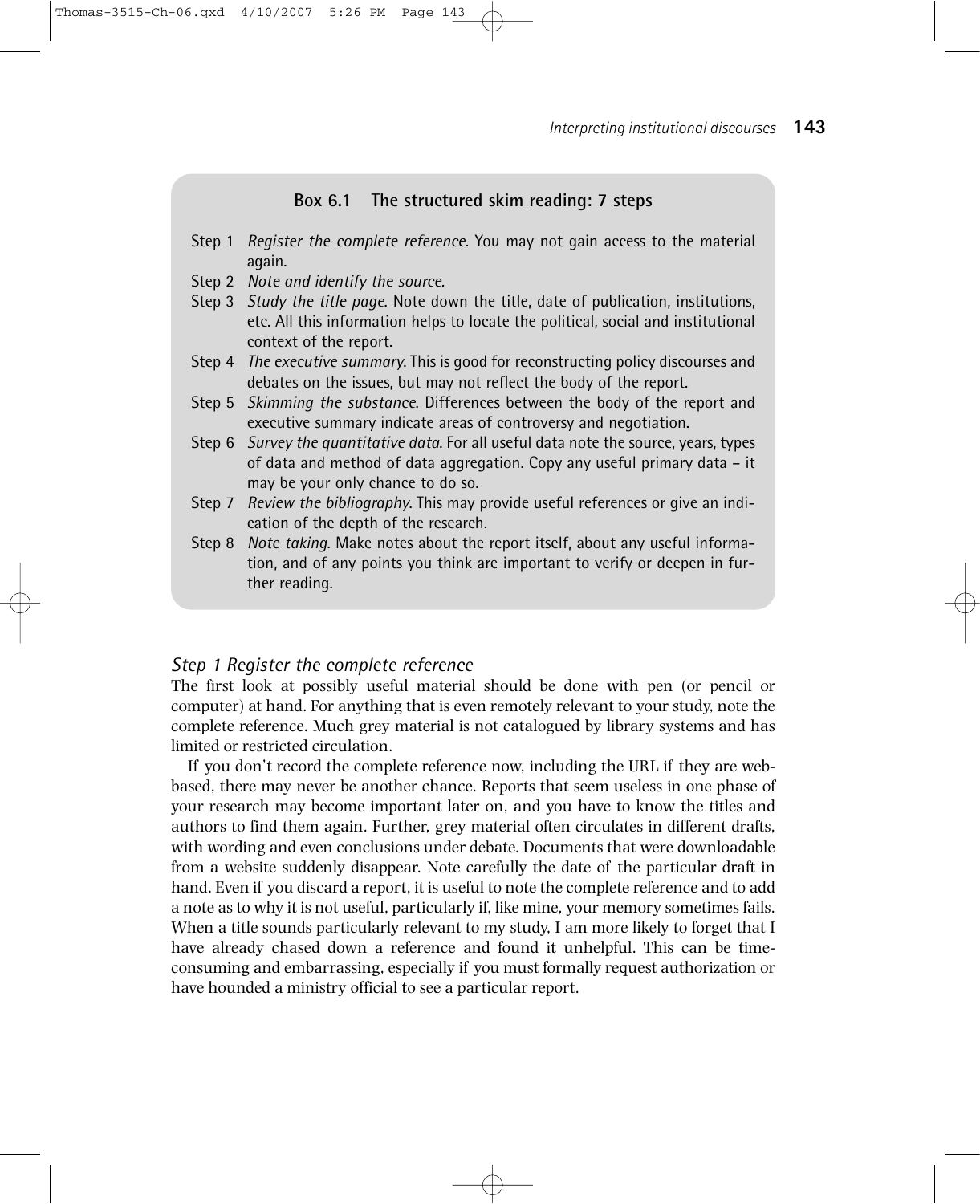#### *Step 2 Note and identify the source*

Include a short note on where you found the report. This may be a person – someone working in a ministry or NGO – but increasingly it is a website. If the material proves to be useful, you may want to go back to check on the reliability of the source or to see if you can get other good documents there.

#### *Step 3 Study the title page*

The next step is a close look at the title page. Consultancy reports are not sold commercially, and so they don't depend on catchy titles. The title is often a long and accurate guide to their content, as for example: *State Farm Divestiture in Mozambique: property disputes and issues affecting new land access policy – the case of Chokwe, Gaza Province*. Key words in titles sometimes indicate the institutional discourse in which they are rooted. Following the study by Cornia *et al.* (1987) *Adjustment with a Human Face* (which criticized some of the dimensions of structural adjustment programmes) for example, a rash of reports with 'human face' in the title appeared, generally concerned with alleviating poverty and minimizing the decline of social services under structural adjustment programmes.

The title page often bears the names of the agencies who commissioned the research, and sometimes an indication of their relative importance to those who wrote the report. The report on state farm divestiture mentioned above, for example, was carried out by researchers from the University of Mozambique, Land Tenure Centre for USAID, and the Government of the Republic of Mozambique, Ministry of Agriculture, listed in that order on the title page. If, on further reading, the report proves interesting, you might want to investigate whether there were points of dissension between the two agencies, whether these were suppressed in the final report, and whether the viewpoint of the prime financing agency dominates the report. Reports are often parts of a series, so noted on the title page.

The date of publication can be an important indicator of whether or not the report will be useful for a particular study. Mozambique's structural adjustment programme was introduced at the beginning of 1987. A national household income and expenditure study, based on surveys carried out in 1981, was published in 1984. Although this study may help us to understand change (since subsequent household surveys, using similar methodology, were carried out in 1994 and 2004), we cannot use the 1981 data to establish rural/urban income and expenditure gaps for a study of the immediate consequences of structural adjustment for urban poverty.

#### *Step 4 The executive summary*

After inspecting the title page, move on to the body of the report. One of the particularities of grey material is that most consultancy reports prepared for international agencies have an executive summary on the main findings and arguments of the report. The prevalence of the executive summary is based on the realistic assumption that many of the policy makers for agencies that commission consultancy studies will not have the time, interest or technical background necessary for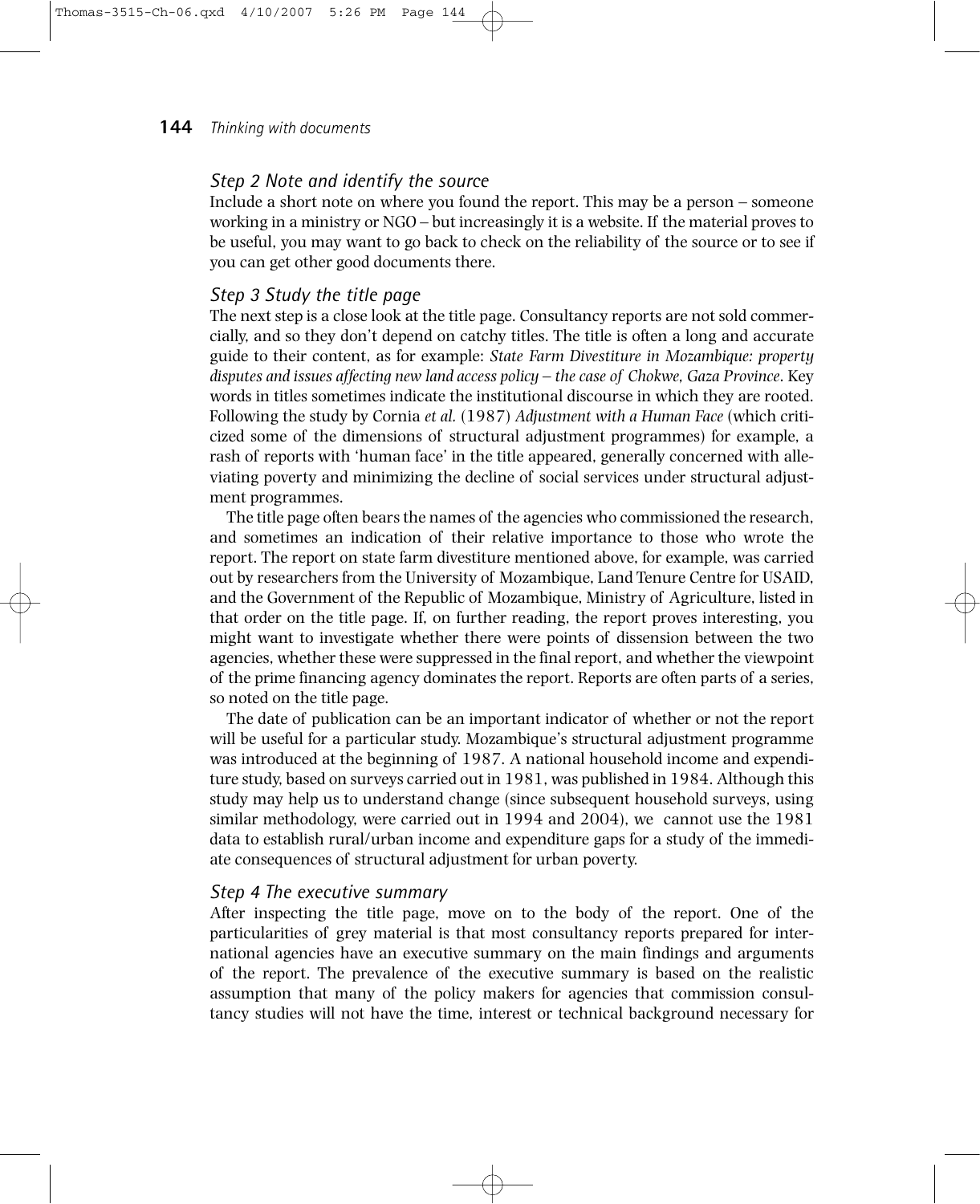reading the entire report. The executive summary is thus a particularly good source for reconstructing policy discourses and current debates on the issues we are researching.

The executive summary may not be, however, a very good guide to the actual content of the report or a summary of its findings (see Chapter 3 for some reasons why this may have been done deliberately). Assumptions easily become conclusions when the evidence and argument to support them is compressed in a summary. An executive summary may conclude, for example, that in the country under study poverty is principally a rural phenomenon. We cannot understand the meaning of this statement without reading the body of the report. It could mean only that most of the population live in rural areas and hence that most of the poor also live there, i.e. not a very interesting finding. Or it could mean that a higher proportion of people in rural areas fall below the poverty line than do those in urban areas. In this case we need to know how poverty lines were defined in rural and urban areas. Or, if we are dealing with a migrant labour system, the body of the report may show that rural incomes are dependent on remittances from urban areas and hence that the conclusion that poverty is principally a rural phenomenon is deceptive. Thus, we use our background reading to note questions and issues raised by the executive summary that should be carefully examined in the body of the report.

#### *Step 5 Skimming the substance*

Given that the executive summary can be a polemical document with a message different from that of the body of the report, your skim reading should not stop with it. A quick look at the table of contents (or skimming through chapter sub-headings in the body of the report if there is no table of contents) may reveal that there is information not covered at all in the executive summary. Introductions and conclusions to chapters sometimes phrase policy issues and summarize findings in language different from that of the executive summary. Differences may give us indications of areas of controversy and negotiation.

#### *Step 6 Survey the quantitative data*

In your first structured skim of a report, check the list of tables, figures, and appendices, to see whether the report is likely to have quantitative data which will be useful in your study. If you see that there are data that are definitely useful, it is worthwhile to note the source, years, types of data and the way the data are aggregated. If the source is primary, you may not be able to find the data elsewhere. If the data come from a secondary published source, it is more reliable to obtain them from that source. If you have access to a photocopier, you can copy relevant tables, but often you must transcribe the data yourself, an arduous procedure.

Some reports include lots of graphs, but not the source data. Note whether quantitative data are included in tables and appendices within the report. If there are only graphs, we can reproduce or interpret them in our own report, but we cannot verify the data nor analyze them in different ways. Authors of grey material use graphs because their readers can understand images quickly, but do not have the time or capacity to see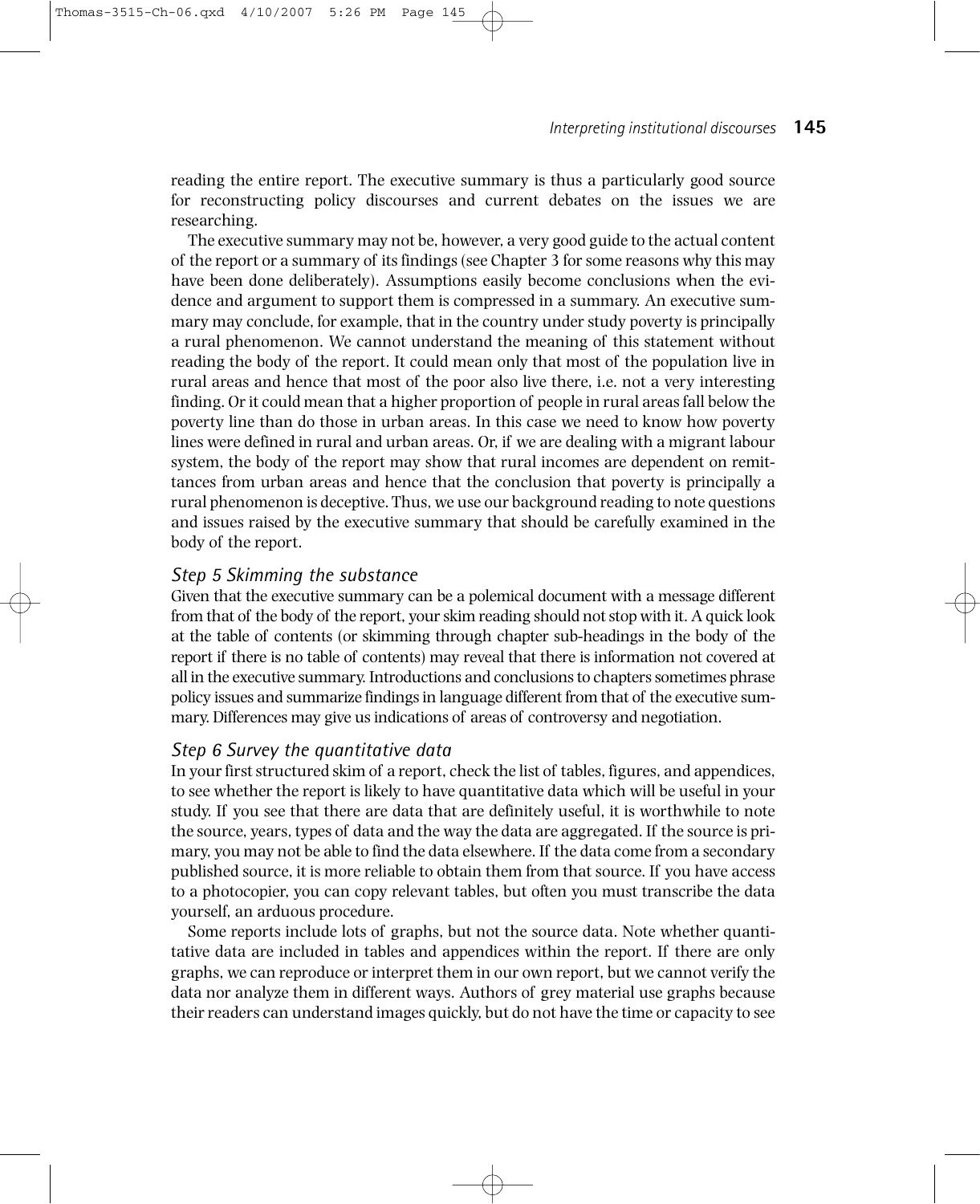### **146** *Thinking with documents*

patterns in quantitative data. Sometimes, however, motives are not didactic. The data may come from restricted sources and cannot be reproduced, or authors may know that in quality terms the data are not very reliable and should not be reproduced. And sometimes consultants withhold quantitative data because they consider them their intellectual property, to be used in future publications.

## *Step 7 Review the bibliography*

Even in a quick skim of a report, it is useful to look at its bibliography. In our initial phases of research, it may provide references that we can follow up. Later on, when we ourselves know more about the topic, it may help us to determine whether the report was itself based on a good mastery of existing studies. If, for example, in reports on Benin or Mozambique, most references are in English, we can infer that the researchers did not speak French or Portuguese, the respective official languages, and thus that their understanding of local issues may be superficial.

### *Step 8 Note taking*

After this first structured skim reading, you should know whether a report is useful and should be put aside (or photocopied) to be read again more carefully. At this point, stop to take three different kinds of notes.

- 1 Notes about the report itself. Thus, the fact that a poverty study on Mozambique sponsored by the World Bank observed that prospects for off-farm employment have never been very bright is important information in itself, whether or not we think that observation is correct. To determine whether the evidence of the report supports the conclusion, we have to dig into the report.
- 2 Scraps of relevant useful information that we have noted in passing, quite often quantitative data, in a report that will not merit further close study. A detailed study of a women's micro-credit group, carried out for an NGO that sponsored the scheme, may, for example, contain data on overall credit coverage in the region. For both these first two types of notes exact citation and complete references to page numbers are important.
- 3 Perhaps most important in interpreting institutional discourses, are the preliminary notes to ourselves about points we think are important to verify or deepen in further reading. These notes reflect what we bring with us to our reading – our theoretical baggage and what we have already learned about our topic and the area under study.

## **6.5 Locating the report institutionally** • • •

To interpret institutional discourses, we have to locate a report institutionally. This means placing it in its political and historical context, establishing the institutional identities of its source, authors and audience, and attending to the objectives and scope of the study as defined by its terms of reference and the ways in which research was carried out.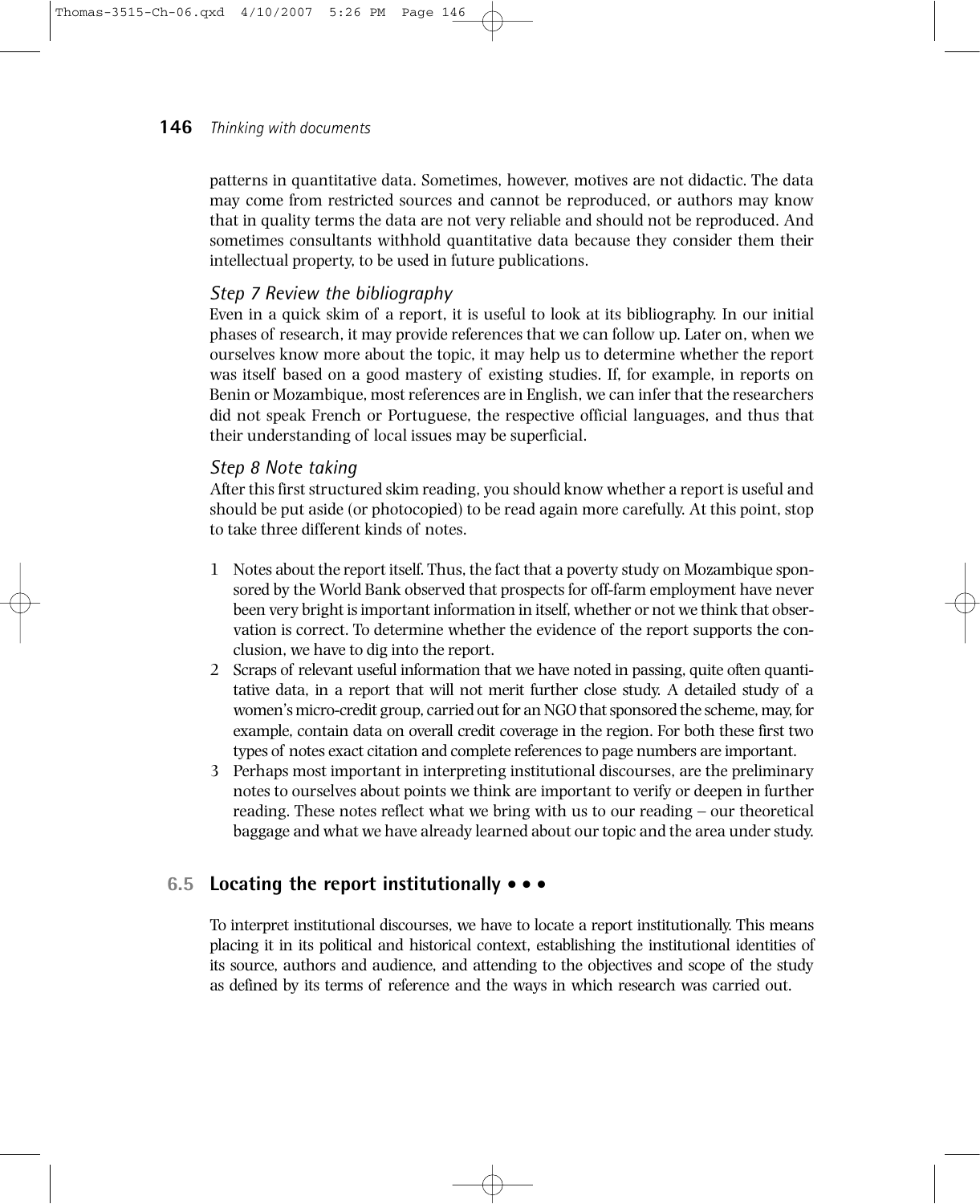Before beginning the substantive reading of the report, try to recreate the context in which the research was carried out and the report written. The date should serve as an indicator if we have already constructed a rough chronology of the recent history of the place we are studying in our minds, and reviewed recent policy debates around the topic under research. In development discourse around the position of women in African agriculture, for example, it was commonly assumed until the 1980s, following Boserup's (1970) work, that women were subsistence producers. In the late 1980s, following work by Mackintosh (1989) and others, the importance of women's work in cash-cropping, even though men often controlled the cash, began to be recognized. If we are looking at a report on rural poverty in Africa, we can check to see whether the researchers simply assumed the subsistence role of women or actually looked at intra-household organization of both labour and income.

Similarly, political issues can shape the language of the report, its silences as well as its focus. In Mozambique, for example, a gradual collectivization of agricultural production was official policy for many years. At the research centre where I worked at that time we argued that voluntary co-operatization would depend on the improvement in marketing position provided for the broad mass of peasants. Research reports written later under structural adjustment take the need to improve the marketing position of family farmers as a given fact and devote little attention to co-operatization. Today the focus is on 'smallholder associations' – but many of their activities are the same as those organized through co-operatives.

Gaps between the dates of publication of different versions of reports and policy documents are often good indicators of political controversy and hence contested drafts. Identifying differences between the Interim Poverty Reduction Strategy Paper and the full version accepted by the World Bank and IMF as the basis for Highly Indebted Poor Countries (HIPC) funding may point to areas of disagreement between national governments, the Bank and the Fund. Locally based researchers often know about the existence of such controversies and are thus able to reconstruct the political context of a final report by locating omissions from it.

If we have learned (from the title page or terms of reference) that the report is part of a particular series, we then think about where it fits and how that may affect its language and concerns. In the first round of poverty studies emerging from the critique of structural adjustment in Africa, for example, almost all reports took care to propose how well-defined and restricted groups should be targeted for special assistance. Hence, there was a great deal of attention to the issue of whether or not it would be possible to identify and subsidize a staple (generally one in glut on world food markets), which the poor and only the poor eat – such as sorghum or yellow maize. A later World Bank report on structural adjustment in Africa concluded that poverty was so widespread that tightly targeted measures probably would not satisfactorily reach the poor (World Bank, 1994). Today food markets in most African countries have been liberalized and privatized. The World Bank's PRSP Sourcebook (World Bank, 2002) now recommends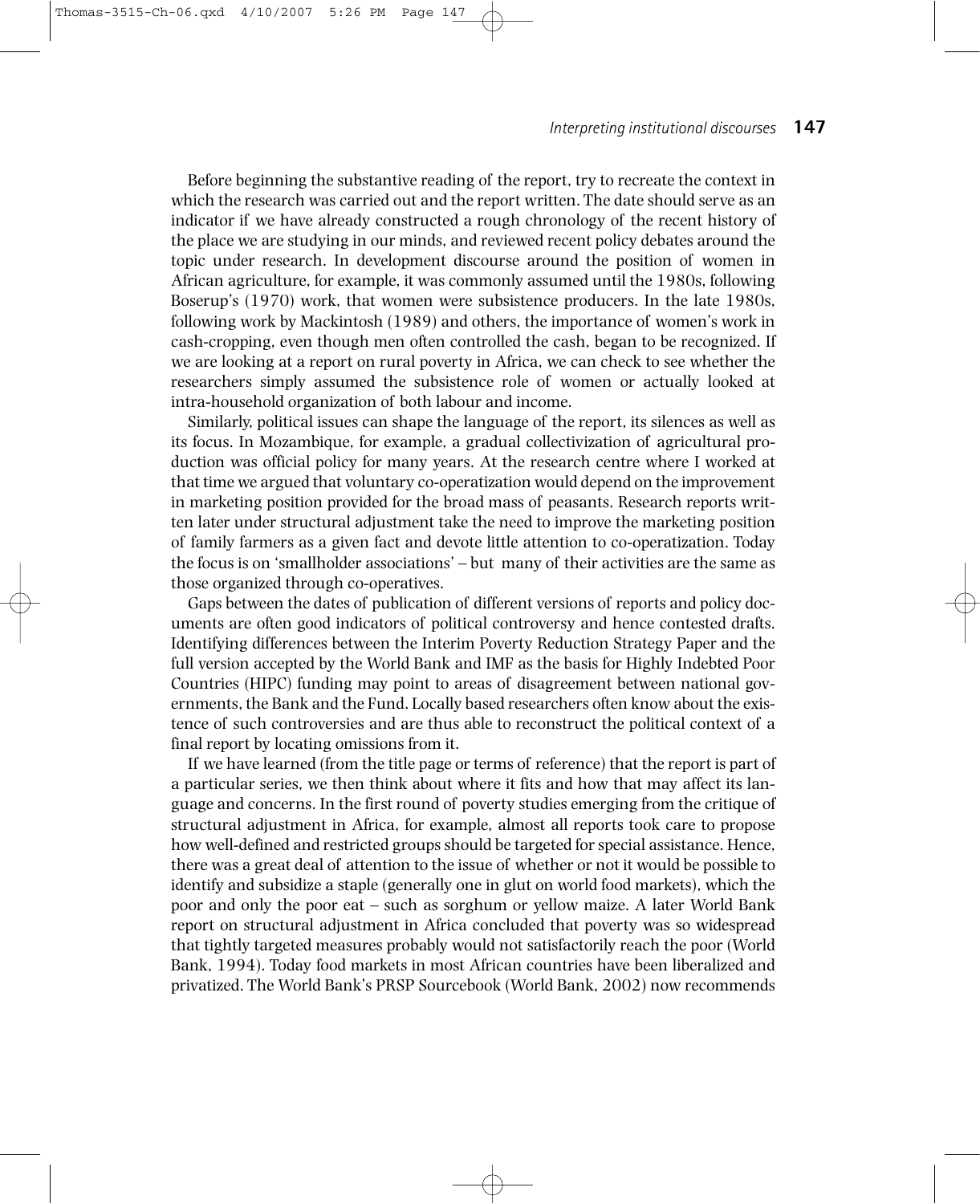that 'They [governments] can mitigate the effects of low income on health outcomes by reducing the price poor people pay for health and other key goods and services, through, for example, health insurance, fee-waivers, and targeted food subsidies' (p. 203). Interpreting what particular country studies say about targeting means locating them within the shifting terms of this debate.

The questions and conclusions of a particular report reflect the political context within which they were written. Some of the most extensive work on poverty in Southern Africa was done in the series of Carnegie studies on poverty in South Africa co-ordinated by SALDRU, a research centre located at the University of Cape Town. In the early 1980s, these reports were written by researchers opposed to the apartheid regime, but their language reflects the context of political repression in which they were written and their recommendations show that few thought that by the end of the decade the regime would be politically ruined. Similarly, research on agrarian issues at the Centre for African Studies in the first decade of Mozambican independence was focused on the importance of understanding peasant production within an overall strategy of socializing production. In both cases the information contained in the reports continues to have relevance today, but some of their immediate concerns now seem anachronistic and limited.

### 6.5.1 The institutional identity of the source

Organizations differ in the kinds of studies they consider worth circulating, and that applies to the information they post for download on their websites as well. Both the World Bank and Oxfam, for example, post research reports on land policies in Africa on their websites. Though there is some overlap between them, Oxfam focuses on land rights for the poor. We would not expect to find comparative studies of agricultural productivity under different forms of tenure there as we would on the World Bank site. Though the World Bank has become much more interdisciplinary in some of its research, economists still predominate in the papers posted on its site.

What about organizations that are not so familiar to us as the World Bank or Oxfam? How can they be placed institutionally? Let's take, for example, The Corner House (www.thecornerhouse.ac.uk). We can see from its URL that it qualifies as an academic site, but what areas does it cover? Like many sites, it provides an 'About us' section:

Since its founding in 1997, The Corner House has aimed to support democratic and community movements for environmental and social justice. It is motivated by the concerns of such movements, whether they be locally-based struggles for land or water rights or better health care; campaigns against destructive mining, dam or forestry projects; or struggles against racial discrimination. We aim to pay constant attention to issues of social, economic and political power and practical strategy. We try to take a 'bottom-up' approach, filled with examples, to issues of global significance which are often handled in a more abstract way. As part of our solidarity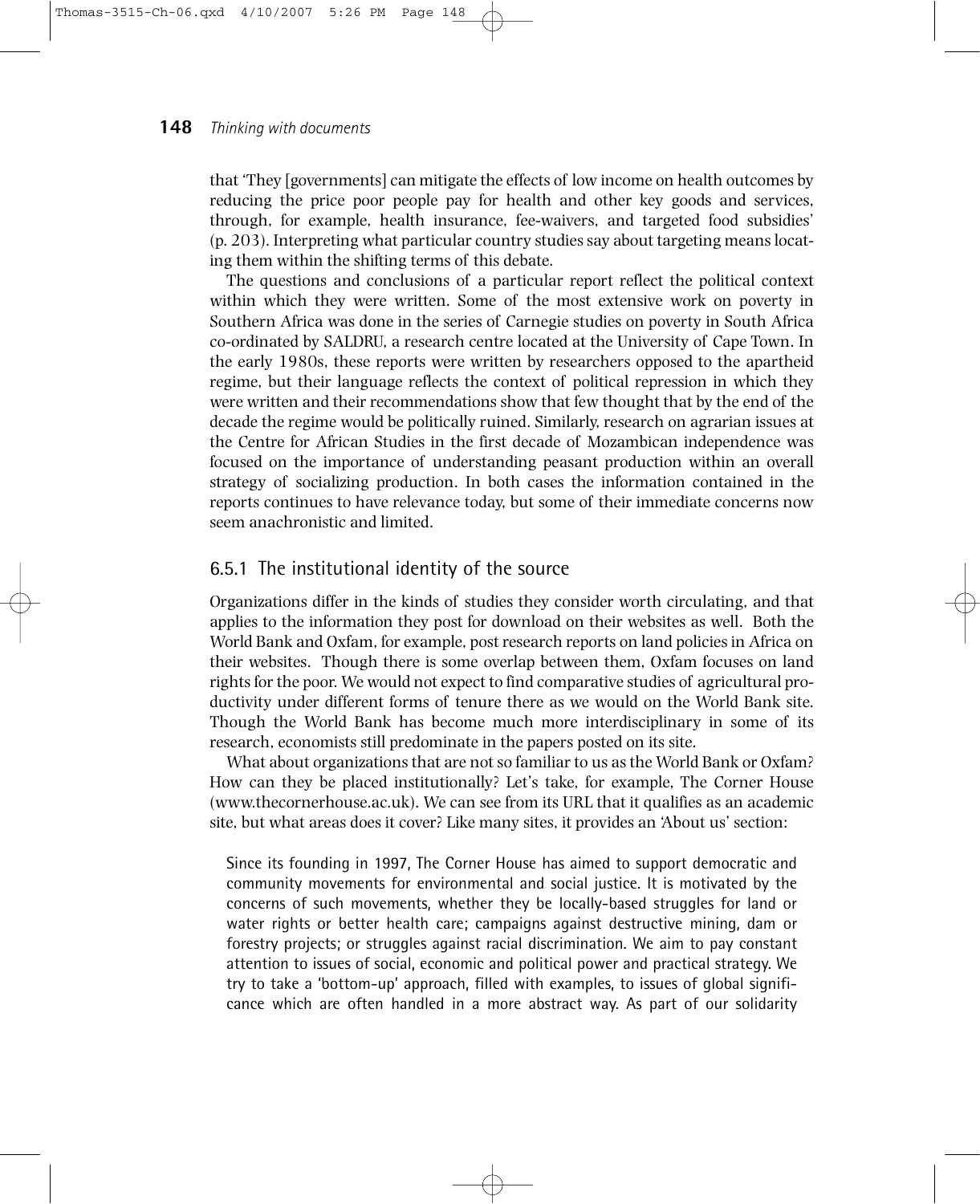work, The Corner House carries out analyses, research and advocacy with the aim of linking issues, of stimulating informed discussion and strategic thought on critical environmental and social concerns, and of encouraging broad alliances to tackle them.

Here terms such as 'social justice', 'locally-based struggles', and 'solidarity' indicate that this is probably a left-wing site. We would expect its postings to overlap with some of those on the Oxfam site, but very little with the World Bank. Many websites provide the names of staff or of a board of directors. Searching on their names can give us further information about the orientation of the site. In the case of the Corner House, for example, staff publications indicate that they have particular competence on environmental issues, a fact confirmed by a rapid review of the titles of publications. The list of funders also gives some idea of what kinds of positions are likely to be advocated by a particular source. It is always risky of course to rely only on what people say about themselves, so it is also useful to return to the net to see what other sources are saying about the organization, its staff and its funders.

#### 6.5.2 The institutional identity of the researchers

To interpret the report, we have to think about the institutional identity of the authors. Are they employees of the agency that commissioned the research or are they specialized researchers or academics contracted especially for this research? Are they locally based researchers or were they part of an internationally recruited short-term consultancy team? If the authors are named, what do we know about their disciplinary background and their previous research experience?

The name of Harold Alderman, for example, appears on several studies done on poverty and food-security related issues under structural adjustment in Mozambique. A quick internet search can tell us a lot about his probable research orientation. He has done previous work for the World Bank and for the International Food Policy Research Institute (IFPRI) and was affiliated with Cornell University when he did the studies in Mozambique. He did research on food issues in Pakistan and now works in various African countries. He is a neo-classical economist whose work is generally concerned with making markets work better. The solutions he recommends, such as the introduction of food stamps, are marked by the institutional world of the United States; they would not be envisioned by Mozambican academics (unless trained in the United States), nor even perhaps by consultants from the Institute of Development Studies (IDS) in Sussex. His work tends to differ in its language from that of consultants from the Wisconsin Land Tenure Centre (LTC), another university-based applied research centre in the United States, which also worked in Mozambique. LTC researchers were of course more specifically concerned with agriculture, they had varied disciplinary backgrounds in the social sciences, and they tended to be more critical of strategies of market liberalization than do those from Cornell.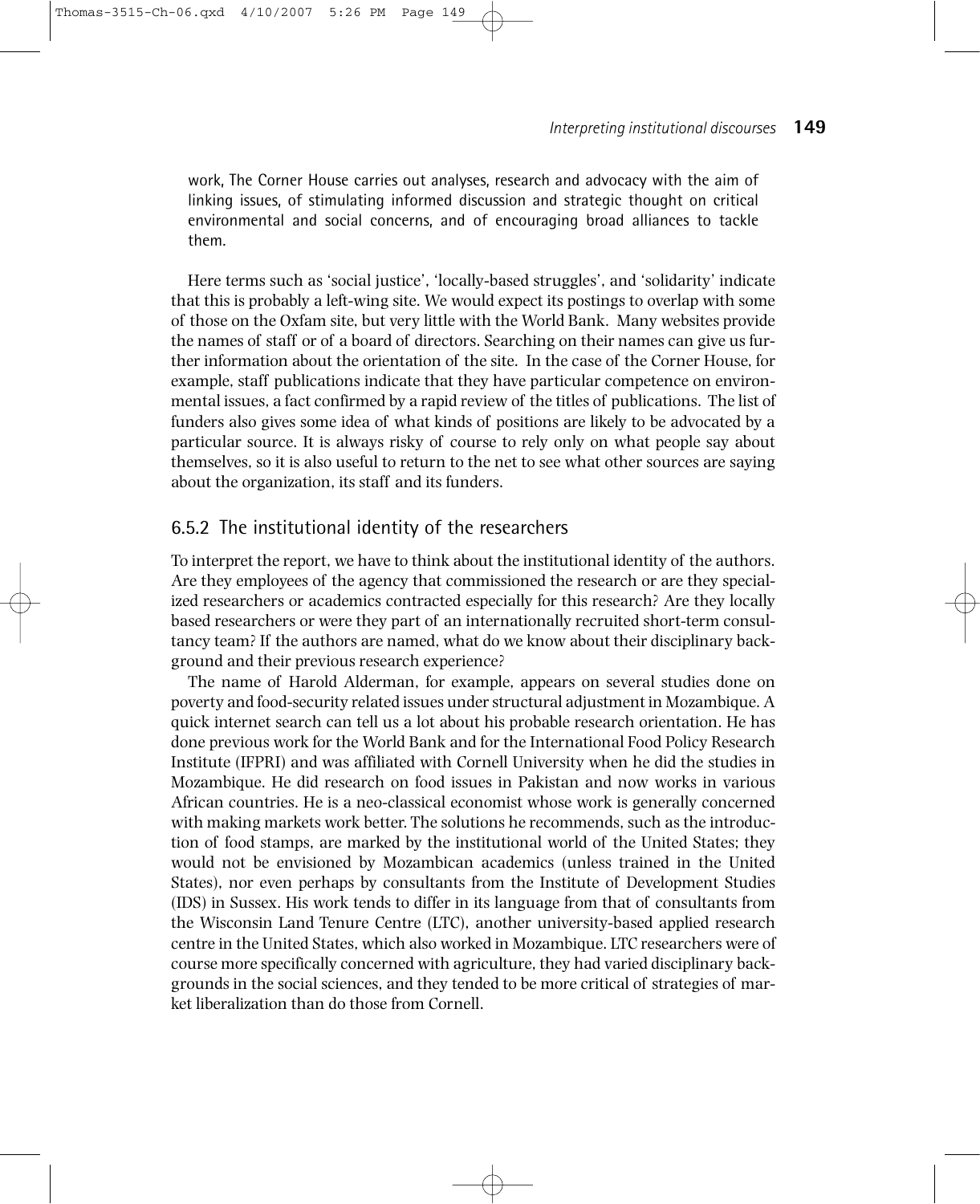A close study of the bibliography can help us locate the institutional identity of the authors – telling us something about both what sources were consulted and which sources were thought important to record. Work undertaken in the framework of Social Dimensions of Adjustment (SDA) more often referred to the work of anthropologists and sociologists than did previous World Bank studies – although arguments need not have changed. The critique by Ferguson (1990) of the 1975 World Bank *Country Economic Report* on Lesotho appears in the bibliography of a much later World Bank poverty assessment of Lesotho, even though its conclusions bear a much stronger resemblance to those of the 1975 report than to Ferguson. Since we approach grey literature already armed with a good control of the field, we can also note significant gaps or silences in sources. Reports done by the Centre for African Studies on agrarian structure in Mozambique are rarely cited in consultancy studies done under the aegis of the World Bank, in part because this work is associated with Frelimo's discredited socialist period.

## 6.5.2 Identity of those who paid for the study and their interests

Attending to how a study was funded helps to identify the audience the report was intended to reach and thus to interpret its findings and its silences. At one extreme are confidential reports commissioned by a specific agency that controls the choice of researcher and terms of reference of the study and has right of veto over acceptance of its results. In the research centre in Mozambique, by contrast, our salaries were paid by the university, and our research funded mainly by long-term grants from the Nordic countries. Although we responded to research requests from government agencies and always required authorization from both national and provincial authorities to carry out research, we did not have to submit drafts to government agencies before publication. This did not mean however that there was no self-censorship. We were careful to weigh what was said against probable reactions; we did not want to be excluded from key national debates on agrarian strategy. We saw our audience, however, as much larger than a particular government agency; we tried (not always successfully) to write in a style that would be accessible to most educated Mozambicans and to produce reports that would introduce information about Mozambique into university teaching.

## 6.5.3 Institutional constraints in carrying out research

We can often tell a lot about the limitations of a study by analyzing the terms of reference and what is said about when and how the research was carried out. There are usually references to the locations that the research team visited and a list of people who were interviewed. Even expressions of thanks may give us information about the scope and limits of the research.

Sometimes the terms of reference of a study will show us that there is a link between a study and an ongoing project. This tends to affect the conclusions of a report and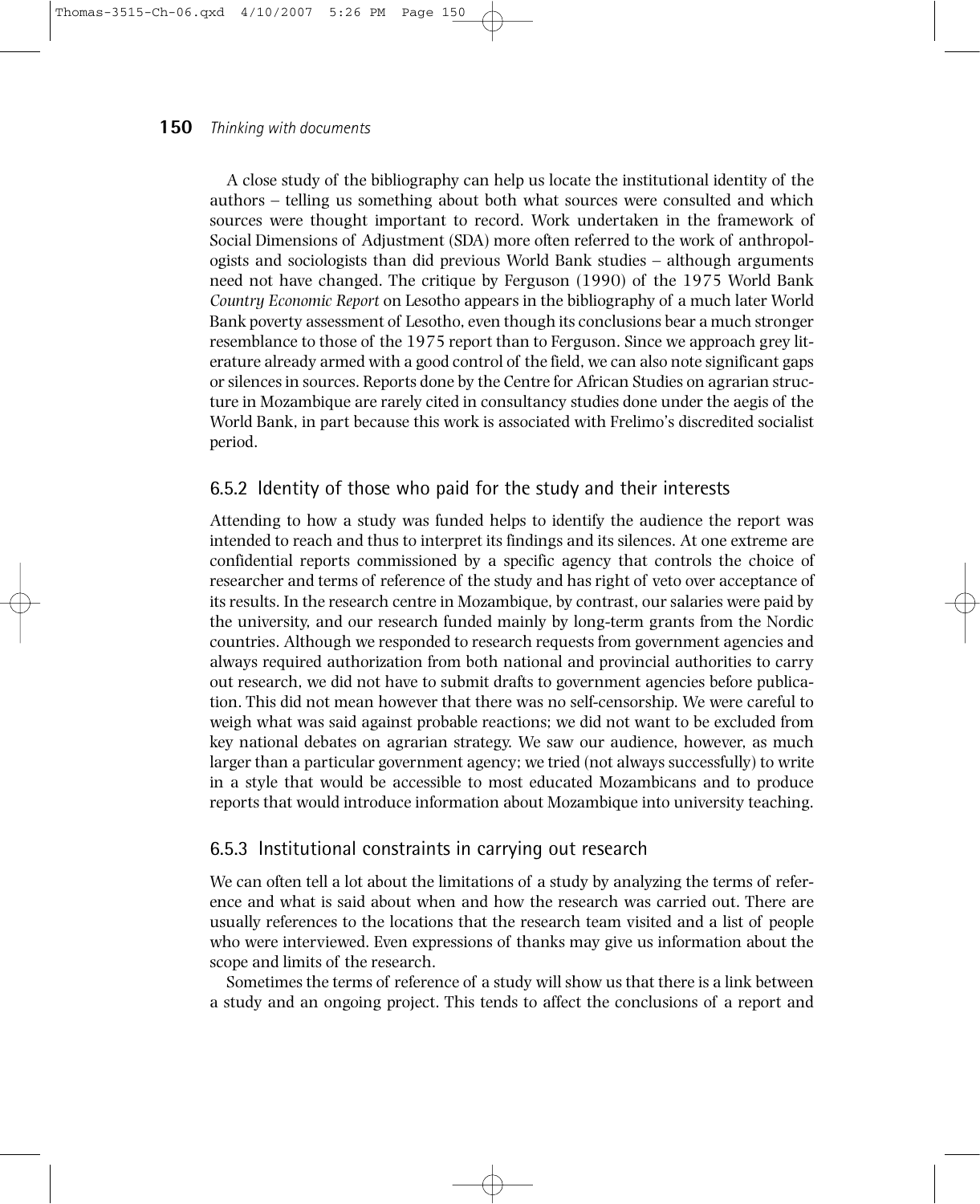sometimes even the questions it asks, particularly if those who have commissioned or execute the research are also responsible for the execution of the project itself. Schubert's (1993) evaluation of a cash-transfer scheme for the alleviation of urban poverty in Mozambique, for example, has to be read with care since he was involved with the conceptualization and earlier evaluations of the scheme.

Some actors have much more institutional presence than others in grey material, a fact which may already be clear from the terms of reference and sources of a study. Reports on international migration policy in Southern Africa, for example, tend to deal with the situation of documented workers, such as miners, whose movement back and forth from South Africa is registered. Solid quantitative data on formal migration can be obtained from the Chamber of Mines and from the governments of labour-supplying countries. Undocumented migration, which for countries in the region exceeds legal migration, is notoriously difficult to research and hence its extent is not reliably estimated in most reports. Looking at the terms of reference and sources consulted in research will tell us quickly whether or not the report has attempted to grapple seriously with the issue of undocumented migrants. The institutional presence of research projects varies with the consistency of their funding. The Canadian-based Southern Africa Migration Project (SAMP), for example, continues to make reports and briefings on undocumented migration available on its website, but most of its research was done when migration reform was a more openly debated topic in South Africa.

Locating where the research was carried out helps us to determine whether its findings are generalizable at a regional or national level. Reading a study on peasant marketing in a war-torn country like Mozambique with a good map in front of us, for example, we try to reconstruct the experiences of those rural communities studied during the war. Areas visited by consultants tended to be close to urban areas or to complexes with military protection; they did not visit regions where they could not be protected from attack by Renamo, the armed opposition movement.

## **6.6 Interpreting institutional discourses in construction of argument** • • •

Grey material can be a privileged direct source of information about the ways in which policy issues are posed in our area of study – a good informant – persuasive, sometimes deceptive, with fixed ideas not always revealed. Hence, when we have identified grey material useful for our literature study and located it institutionally, we approach it in the same critically constructive way outlined by Barrientos in Chapter 5. Here, then, we will look at some specific issues in the interpretation of grey material in the construction of our own arguments. Box 6.2 summarizes problems in the interpretation of grey material that we have discussed in this chapter and what we do about each in the process of our literature study (steps 1 to 6).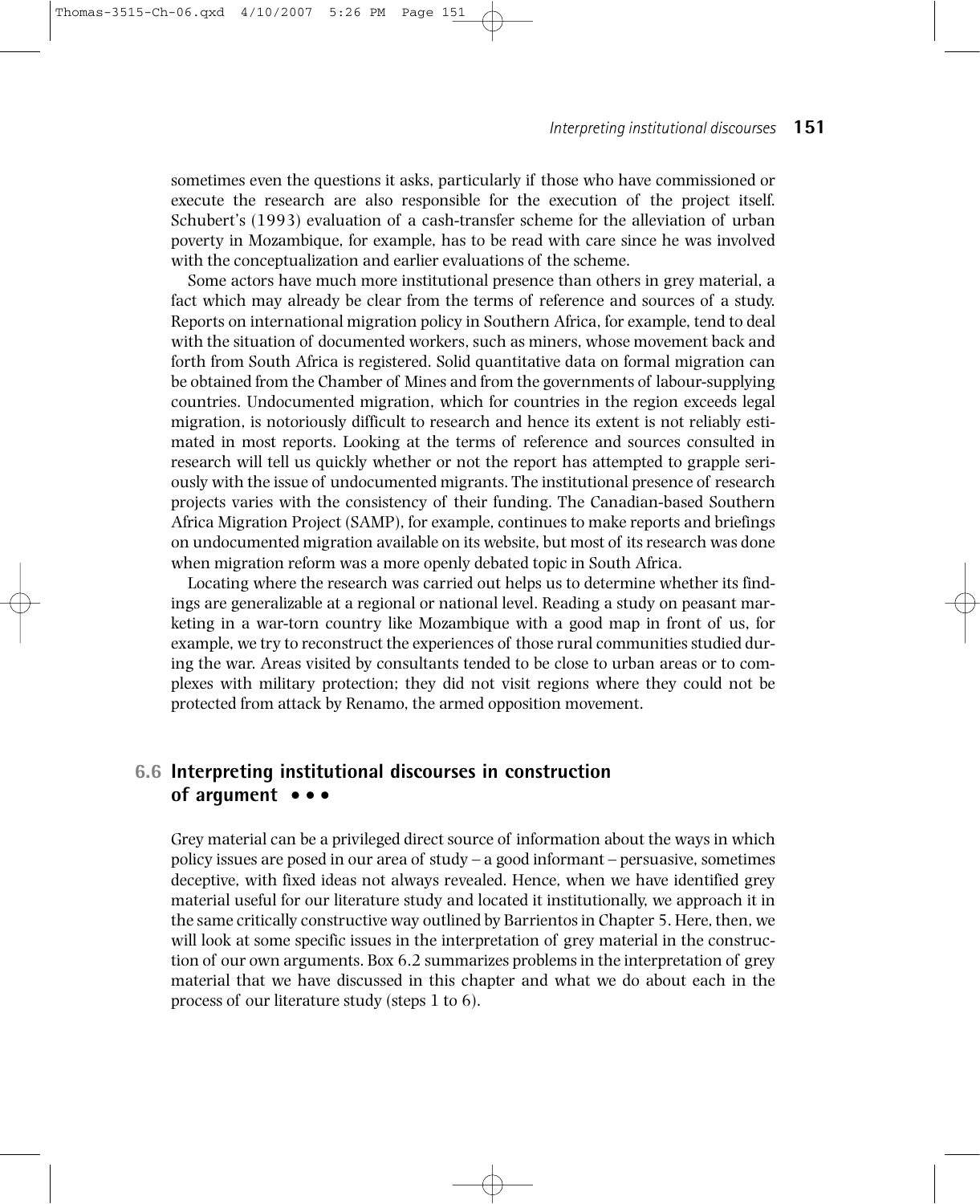| <b>DOX 6.2 DVERVIEW OF INTERPRETTIVE LASKS</b>                   |                                                                                                          |
|------------------------------------------------------------------|----------------------------------------------------------------------------------------------------------|
| Since grey material is predictably<br>limited because of:        | Use of this material requires:                                                                           |
| questionable but unstated<br>$\bullet$<br>underlying assumptions | • identifying and rethinking assumptions<br>$(\text{step 1})$                                            |
| • the questions it asks                                          | • formulating alternative questions and<br>extending the range of possible answers<br>$(\text{step } 2)$ |
| a tendency to simplify opposing<br>$\bullet$                     | reading both sides of key debates                                                                        |
| arguments or alternative answers                                 | $(step 3)$                                                                                               |
| illusive methodology<br>$\bullet$                                | • confronting the data: how well they<br>answer old and new questions (step 4)                           |
| the conclusions it finds<br>$\bullet$<br>acceptable              | rethinking conclusions (step 5)                                                                          |
| the audience it intends to reach<br>$\bullet$                    | • rethinking the audience (step 6)                                                                       |
|                                                                  |                                                                                                          |

**Box 6.2 Overview of interpretive tasks** 

- 
- 
- 
- 
- $a$
- 

In the following sections, we will move through each of these steps in interpretation one by one, with examples of each. In reality, however, this process is never a linear set of sequential steps – it is an iterative process. Rethinking the answers helps us to locate and criticize implicit assumptions; alternative interpretations of the data help us to locate methodological weaknesses in the analysis of the data, and so on. As your own argument takes shape, what you find, and reject, in the report will change.

## *Step 1 Identifying and rethinking assumptions*

Background reading in the history and political economy of the place we are studying helps us to uncover and rethink assumptions. We have discussed how Ferguson's (1990) previous reading on Lesotho, for example, led him to challenge the assumption of the World Bank (1975) study that peasants in Lesotho were subsistence peasants weakly integrated in the market.

Background reading on different theoretical approaches to our problem can help us uncover and recast assumptions. Some reports on rural poverty, for example, make general statements about what peasant households or smallholders do. There is an implicit assumption that the interests, attitudes and behaviour of all within the household are reducible to those of the male head of household. Feminist criticism of this assumption has led us to recognize that men and women often have different and contradictory interests within households. Recent studies of households in Africa in particular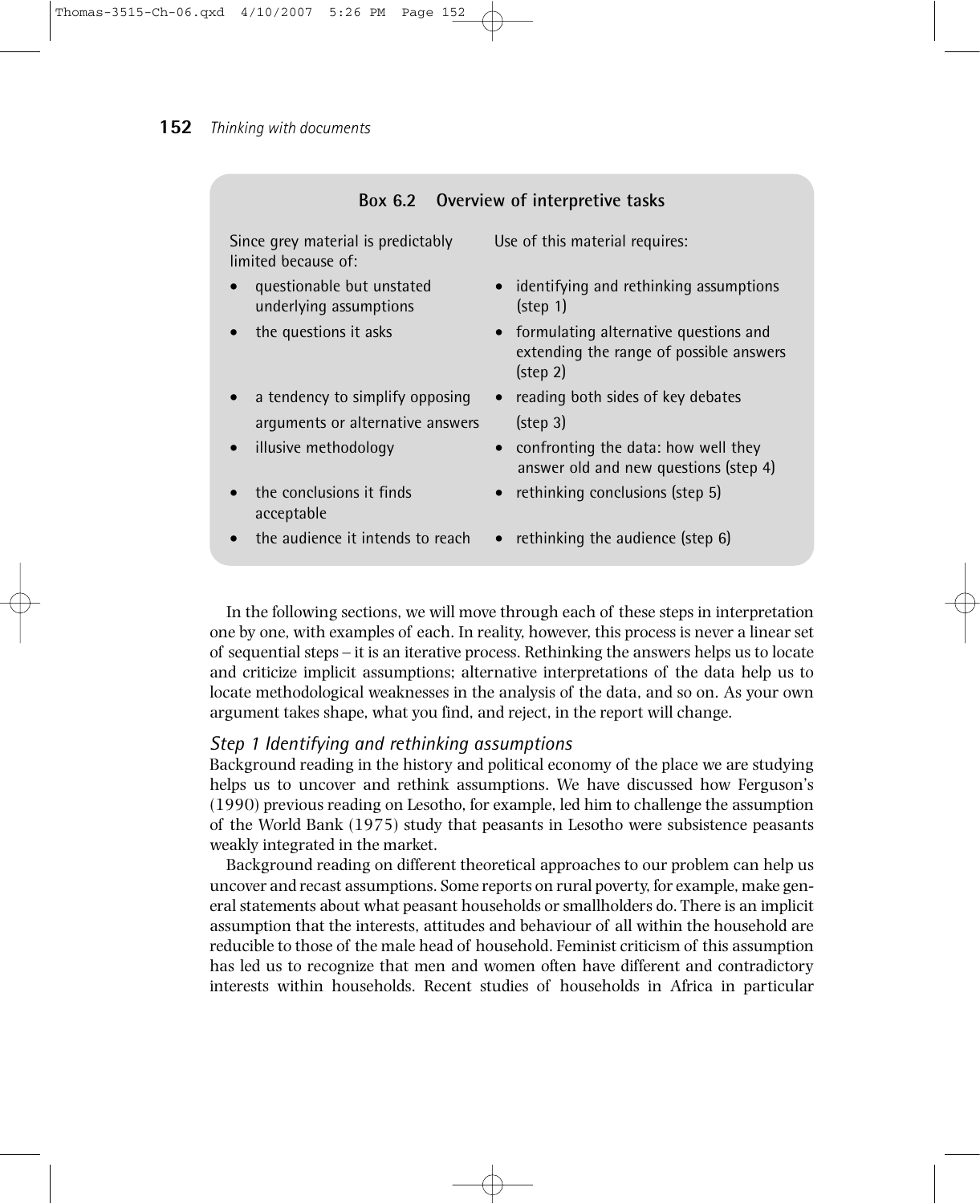emphasize that, despite co-operation and male dominance within households, there are domains controlled by women.

## *Step 2 Formulating alternative questions and extending the range of possible answers*

Once we have recast underlying assumptions, we will also find alternative questions. Studies like that of Ferguson have led us to question the presumption in studies of rural poverty in Southern Africa that rural problems have agricultural solutions. In other words, we no longer accept that if poor people live in rural areas the way to improve their incomes is necessarily by improving their farming. Thus we may recast the questions in our study to focus on how to improve off-farm employment and nonagricultural activities in rural areas. Or, if we refuse to assume that the household is a basic unit of analysis, we may choose to ask specifically how gender differences shape or express the experience of poverty. Posing new questions means extending the range of possible answers or working hypotheses that we bring to interpretation of data.

## *Step 3 Reading both sides of key debates*

When the question we are considering is highly contested, it is important to find the strongest arguments for the main positions, even those with which we do not sympathize. In developing an argument it is easy to simplify or even stereotype the arguments with which we do not agree. Most websites provide us with grey material written from a particular point of view. On the Corner House site (www.thecornerhouse.org.uk), for example, you can download a briefing paper, 'Too Many Grannies? Private Pensions, Corporate Welfare and Growing Insecurity', by Richard Minns with Sarah Sexton. According to the introductory blurb on the website, this paper 'summarizes and critiques the main justifications given for expanding private pension schemes, and analyzes the motivations of the groups that perpetuate this model'. The paper is well-argued and informative, but it is clear that the authors are opposed to private pension schemes and we know we can rely on the Corner House to provide briefings that make a robust critique of corporate interests. We should, however, also look directly at the arguments made by advocates of private pensions, not just at critical summaries of their positions.

## *Step 4 Confronting the data: how well they answer old and new questions*

Once we have recast our questions, we can confront the data to see if they provide information on a new set of questions. Quite often, however, when we confront the data to see whether they allow us to answer the questions posed by the report and support its findings, we will also think further about assumptions and questions. This process is discussed by Mukherjee and Wuyts (Chapter 10). Here I will only signal some of the specific things to look for in confronting data presented in grey materials.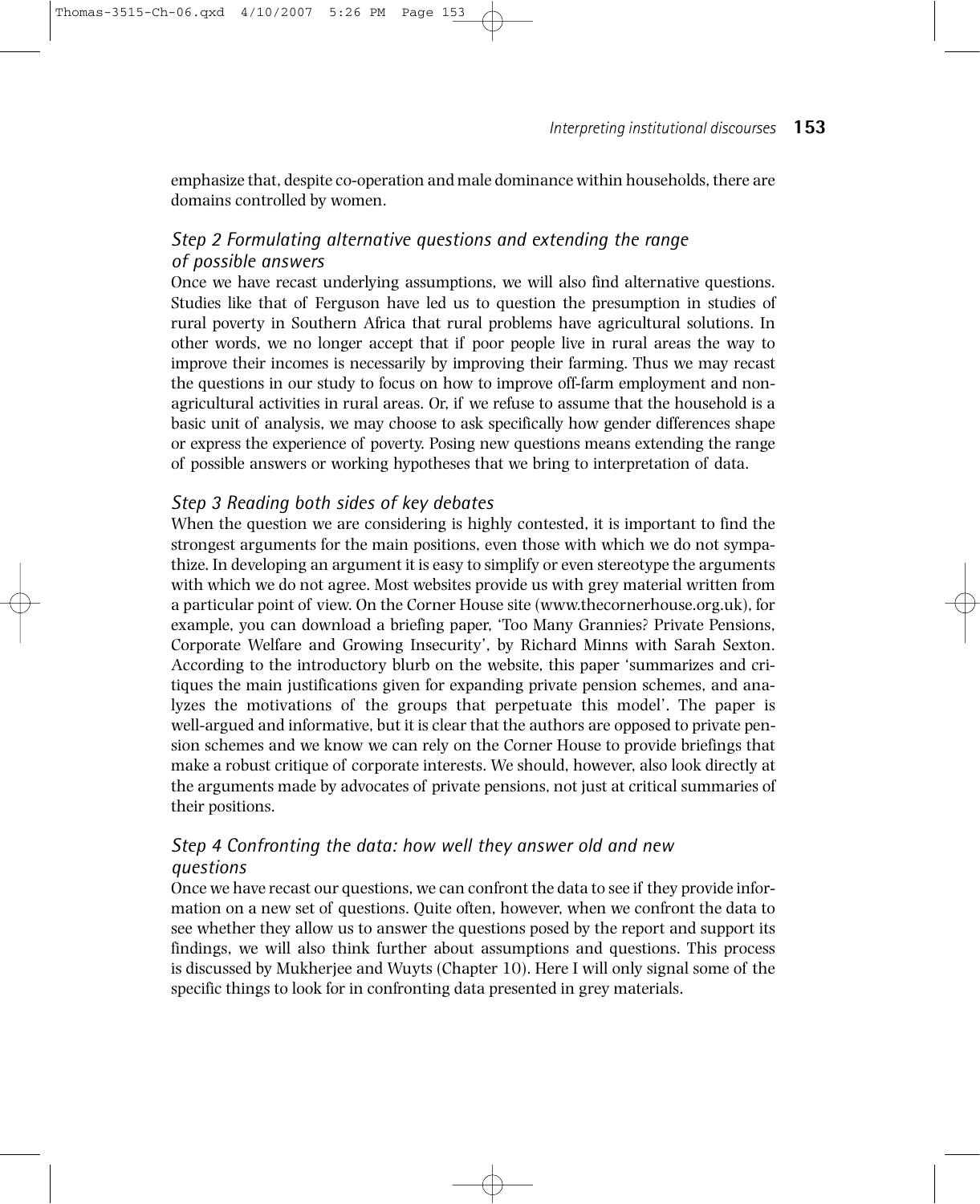First, attend carefully to the original source of the data and return to it if possible.

Most World Bank studies (and many others) depend on the economic data collected and assessed by the country study team. In the country study you will usually find an explanation of how the data were collected, what the limitations were, which figures are based on estimates, etc. – information that tends to disappear in successive reproductions of data.

If you can locate the original source of data, you can check not only whether data have been correctly reproduced, but also if they have been selectively lifted. In interpretation of time series data, for example, the choice of a base year often establishes a direction of interpretation. A report critical of structural adjustment may find, for example, a sharp rise in infant mortality in urban areas in the year after the introduction of a structural adjustment programme. But if we include the ten years prior to introduction of the structural adjustment programme, the data may show a long-term tendency toward rising infant mortality, associated, perhaps, with the breakdown of public health services.

Second, see whether the categories in which data are grouped correspond to the questions that are asked in the report and the answers found. Much grey material is not based on new surveys or independent research – data are found and made to speak. There is nothing wrong with this in itself (indeed, doing it is one of the prerequisites to finding out fast), but it means that we must be particularly careful about verifying interpretations. As the result of feminist criticism of research methods in the social sciences (cf. Eichler, 1988), for example, we are now much more careful about over-generalization and lack of gender and age sensitivity. Take, for example, a study on the consequences of a cash-crop farming scheme for rural incomes based only on interviews with household heads, most of them male. The study may tell us many things, but it cannot tell us about intra-household distribution of income and thus it cannot generalize about the effects of the project on rural poverty.

Third, integrate the qualitative studies you have read into the interpretation of quantitative data, and micro-level studies into the interpretation of macro-level studies. For example, where migration is clandestine, registers of migrants are unreliable sources of data on the extent of migration. Male/female ratios can be an indirect indicator of emigration by men, as long as there is little emigration by women. To relate changes in male/female ratios to contemporary shifts in migration patterns in Southern Africa, we therefore need qualitative information on the legal changes in the 1960s and 1970s that restricted access to women from Lesotho, Botswana and Swaziland to the South African labour market. Case studies and the collection of individual labour histories cannot be aggregated to provide a quantitatively secure picture of the extent or shape of migration, but they can alert us to patterns to probe at a macro-level and provide direct evidence on underlying mechanisms (see Chapter 13).

Conversely, we can integrate quantitative data into the interpretation of qualitative data and macro-level information into the interpretation of micro-level studies. In part because of its policy orientation, there is, often, a tendency towards over-generalization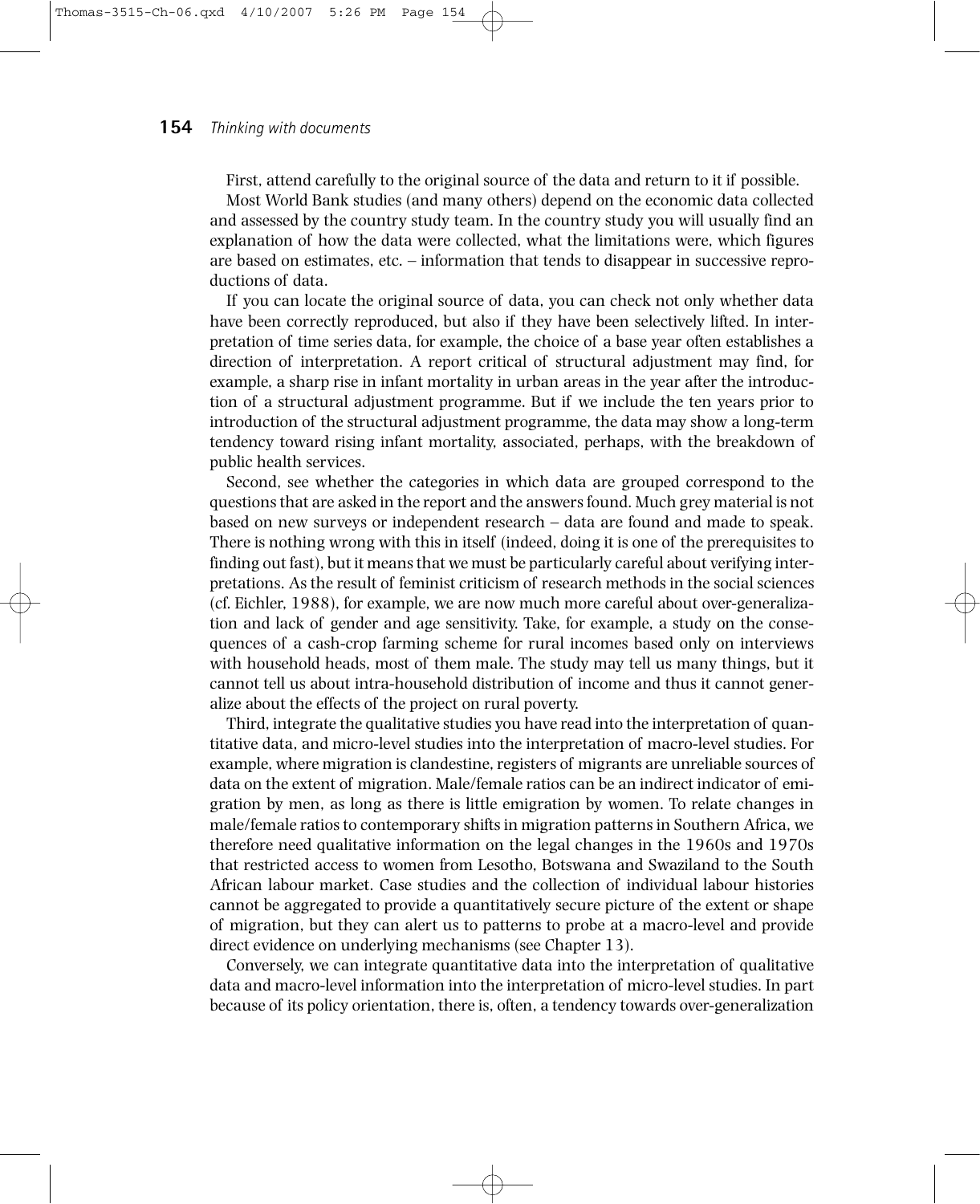in grey material. Conclusions based on the phrases 'most of ' or 'the majority of ' cover a range from 50.1% to 99.9%, and are not necessarily based on exclusive categories. Without quantitative data, it is impossible to determine the meaning of such phrases. A report suggesting that the majority of rural households obtain most of their income from agriculture may lead us to under-emphasize the importance of off-farm income for rural households that depend both on farming and non-agricultural work. Processes that may appear general and inevitable at a micro-level may become specific and transient when we locate them within a macro perspective. Sharply falling rural incomes in the 1970s in Mozambique did not neccessarily apply to communities in southern Mozambique relying heavily on remittances from migrant miners in South Africa, whose real wages were rising.

#### *Step 5 Rethinking conclusions*

Having located assumptions, recast questions and possible answers, and confronted the data, you should compare the conclusions of a report with those you would draw yourself. There may be conclusions that are simply wrong or misleading, or there may be significant silences. The observation on off-farm employment in the report on poverty in Mozambique discussed above, for example, is not precisely false, if we think that the 'brightness' of employment prospects has to do with the levels and conditions of that employment. It is, however, deeply misleading if it is read to imply that off-farm employment is not central to the economy of many rural households.

In interpreting policy-oriented documents your conclusions about the findings of the document become not only a basis for developing your own arguments, but information about the world you are studying. In the case above, for example, the fact that an important World Bank report on Mozambique generalized about all of sub-Saharan Africa and emphasized the marginality of off-farm employment is itself a finding about an important institutional actor.

#### *Step 6 Rethinking the audience*

Sometimes it is easy to identify the audience for which a report was written and to recast its information for a different group. An evaluation report on a particular development project, for example, will attend to the competence of particular project staff. If we are writing a more general assessment on the co-ordination of NGO activity in rural poverty alleviation for the Ministry of Planning, we are not interested in the details of individual competence, but in the recruitment process that underlies general problems in staff competence in NGO projects. We may draw important economic information from a highly technical report on public sector management written for economists at the World Bank and present it in simpler and more accessible ways for public sector trade unions.

Sometimes, however, rethinking the audience means not only identifying the objectives and experience of different actors in the policy process, but also recognizing that institutional discourse itself may have changed. A Mozambican researcher assigned to work